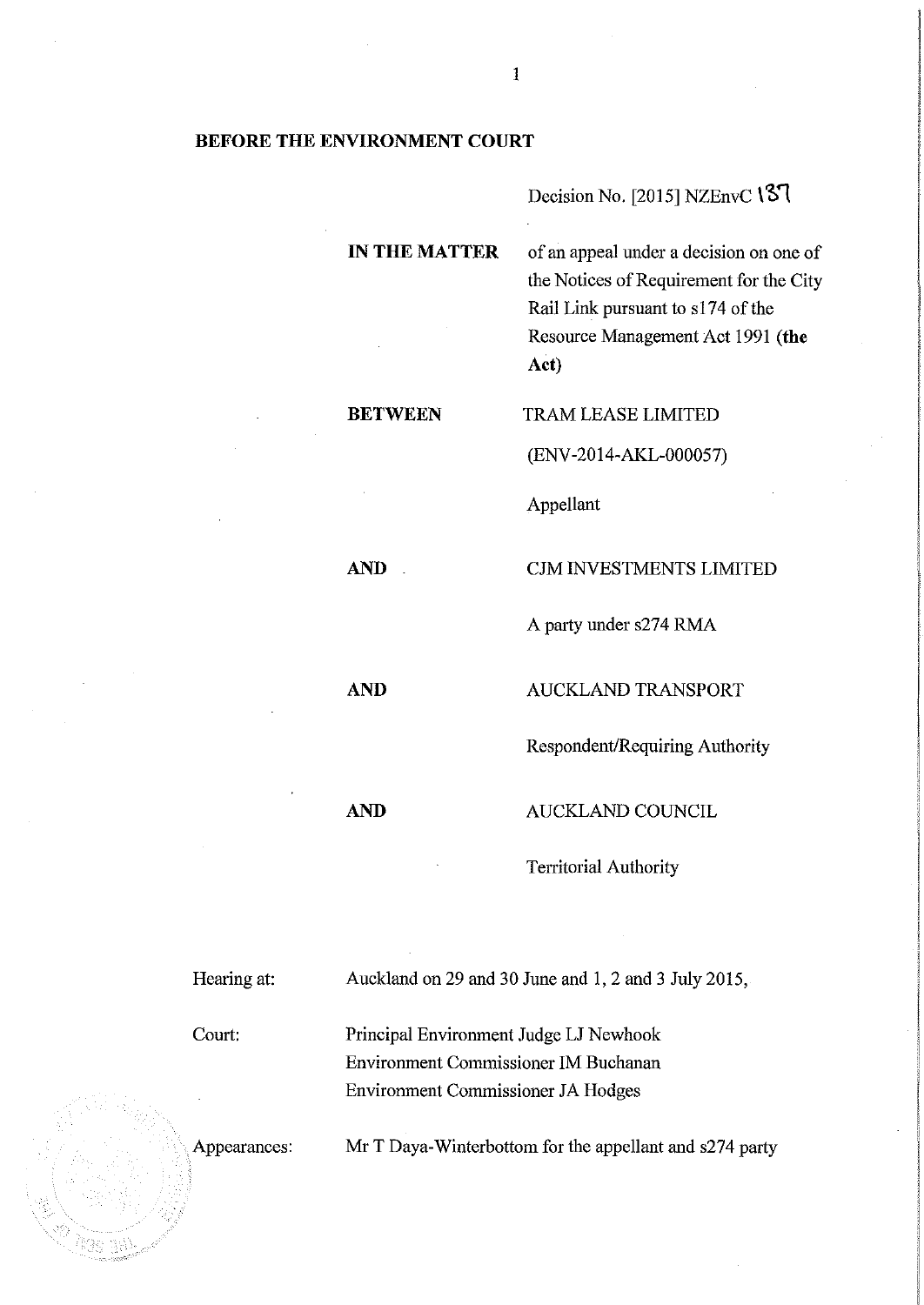Mr A Beatson and Ms S Anderton for the respondent/requiring authority

Ms V Evitt and Mr R Wilson for Auckland Council

Date of Decision:

21 august 2015.

## DECISION OF THE ENVIRONMENT COURT REFUSING APPEAL

A. The designation will be confirmed, subject to the finalising of appropriate conditions.

B. Costs are reserved.

C. Commentary is offered on the work of expert witnesses and the related duties of counsel.

#### REASONS FOR DECISION

#### Introduction

[1] This appeal by Tram Lease is against one of six Notices of Requirement (NOR6) for infrastructural works proposed in Auckland for a 3.4km underground passenger railway line to connect Britomart station and the North Auckland Line near Mt Eden station.

[2] NOR6 is the part of the proposed works in the near vicinity of land owned by Tram Lease in the suburb of Mt Eden. The land is the subject of a head lease to CJM Investments Limited, which in turn has sub-leased parts to various businesses.

[3] The evidence on behalf of Auckland Transport ("AT") was to the effect that the City Rail Link involves a very significant investment of the order of \$NZ2.8b, and it was AT's counsel's submission that the positive effects of the project should be taken as overwhelmingly in favour of the designation being confirmed. It was his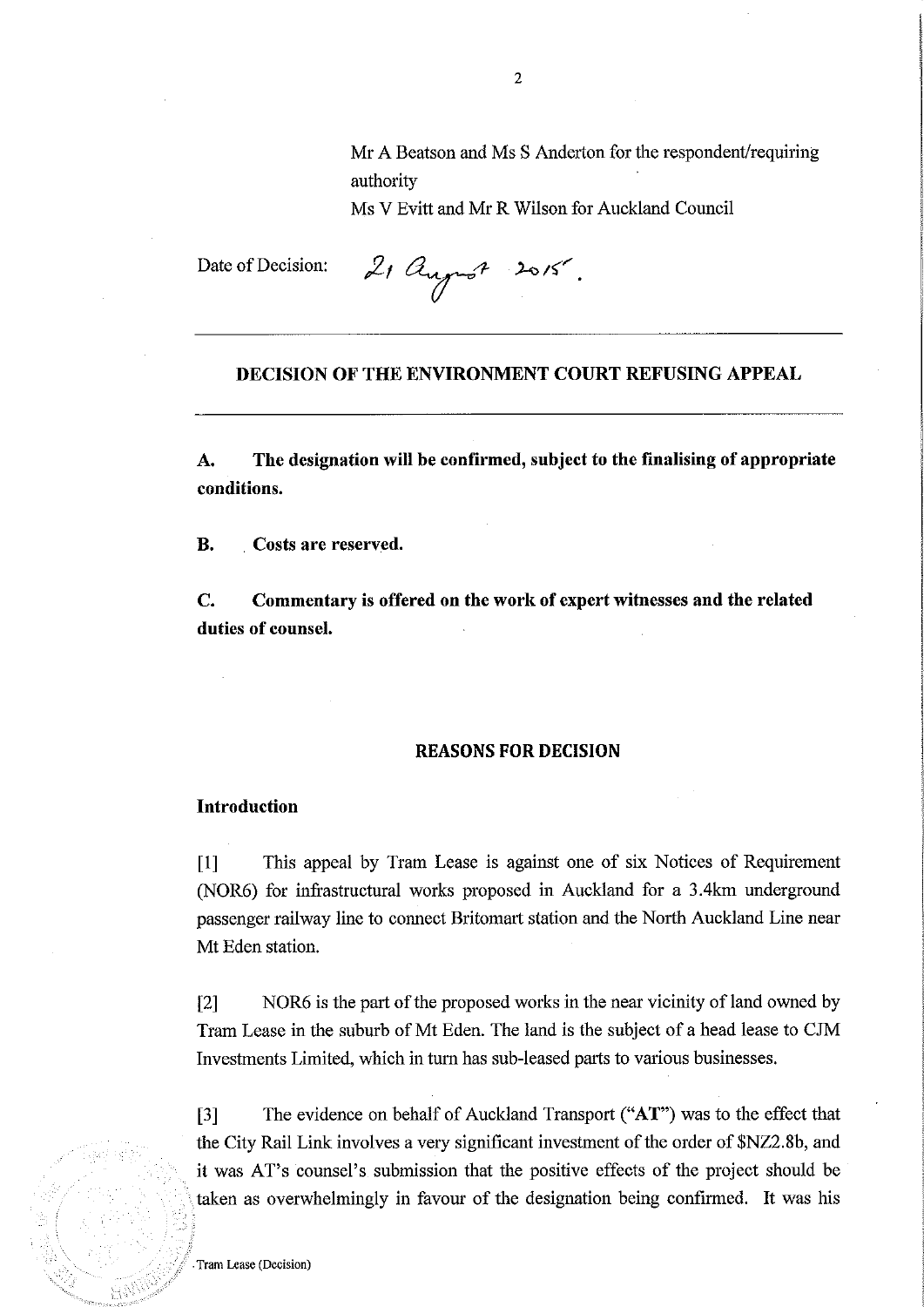submission that there was no challenge credibly mounted to suggest that the CRL is not necessary to meet the objectives of Auckland Transport or the needs of Auckland.

**[4]** NOR6 provides for works to upgrade the Mt Eden railway station and connect the CRL lines into the North Auckland line of KiwiRail. The works would include the grade separation of the Normanby Road rail crossing, comprising a raising of the existing road level, and a lowering of the adjoining railway track, thereby necessitating the construction of an access ramp into the Tram Lease site.

# **Problems of process**

[5] While pre-reading the evidence for the hearing during the preceding week, members of the Court gained the understanding that one of the reasons for the evidence being so voluminous and the parties so polarised, was that they had taken it upon themselves to terminate expert conferencing part-way through, contrary to the Court's directions about what they were to endeavour to achieve by that process. The Judge was then obliged to issue 3 Minutes directing resumption of expert conferencing and requiring counsel to confer and produce a succinct statement of issues in dispute, narrowed he hoped by outcomes of the further conferencing.

[6] Witnesses are not to take it upon themselves to terminate conferencing when that has been directed by the Court. (On this occasion, witnesses had promised the facilitator that they would undertake some further studies then resume sessions at a later date, but instead they undertook no further conferencing until the Court issued further directions just prior to the hearing). Counsel have a responsibility to ensure that witnesses undertake independent conferencing to a professional conclusion, and to manage client expectations in that regard.

[7] When conducted appropriately, conferencing can produce professional narrowing of disputes and save everybody time and expense (as belatedly proved possible in this case after conferencing resumed). Undertaken in the manner and negative tone that counsel permitted to occur here however, conferencing will instead simply add another layer of cost onto proceedings. The Court in such instances in future might give consideration to the NSW approach of limiting experts to one Court-sanctioned witness per discipline.

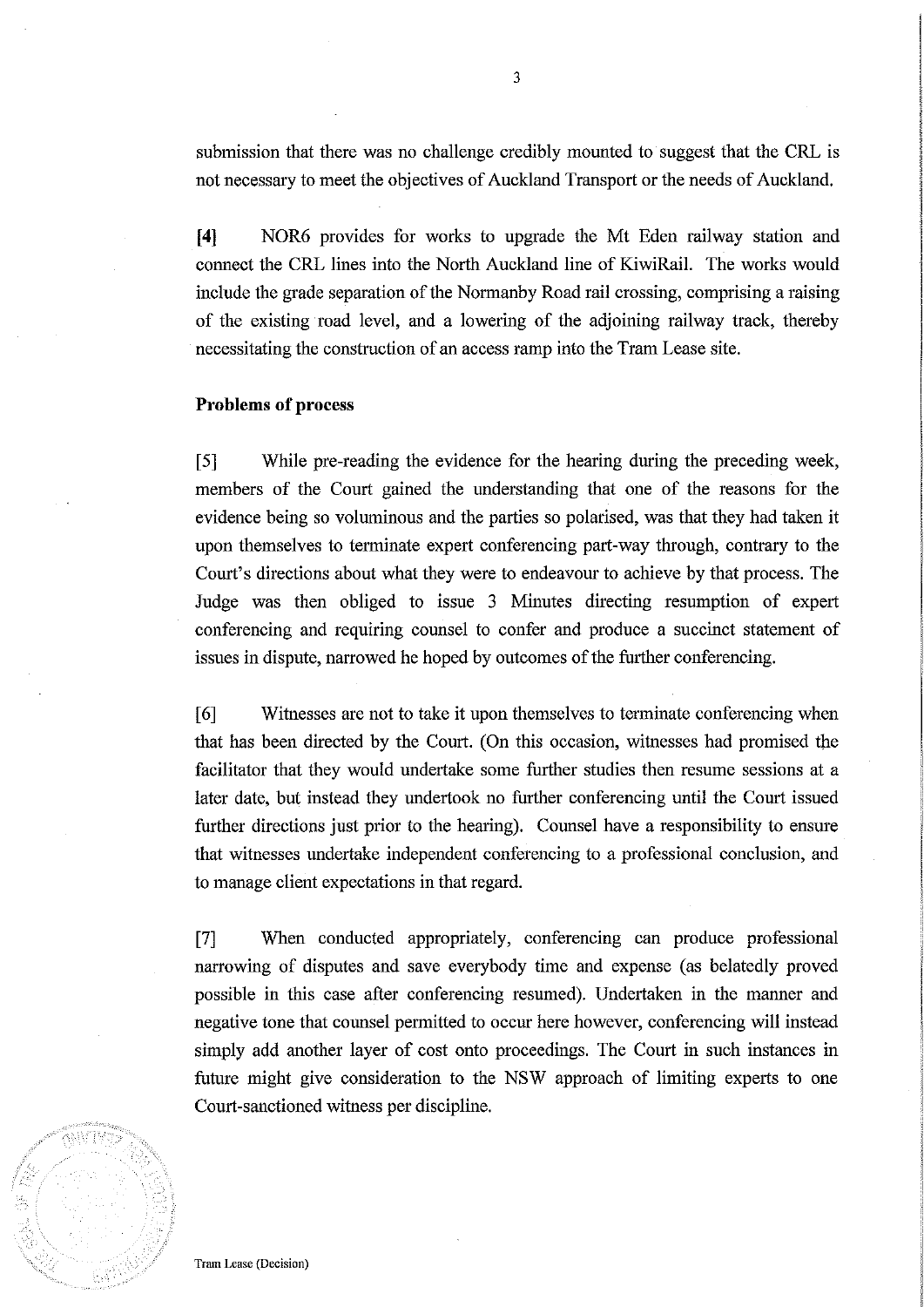# **The** issues

[8] Remarkably (given the climate between the parties), issues narrowed significantly after the resumed facilitated conferencing.

**INSURANCESSORIES International International** 

International Company of Texas

[9] The whole thrust of the appeal had, prior to that, appeared to be to bring about a result whereby AT be forced to acquire the site and compensate Tram Lease and CJM Investments. That flavour did not entirely disappear, but crumbled somewhat as the hearing progressed and Tram Lease's and CJM's positions were tested. Subsidiary to that, the issues divided themselves into:

- (a) effects prior to commencement of works;
- (b) temporary effects during construction;
- (c) permanent effects after completion of the works.

We now proceed to list the sub-categories of effects within each of those.

# *Effects prior to commencement of works*

- [10] (i) "planning blight" due to uncertainty of commencement of these public works of significant scale, with a related complaint that the "specified date" for triggering an ability to claim compensation under  $s62(2)(c)$  of the Public Works Act is entirely under the control of AT;
	- (ii) lapse period for commencement of works (ultimately agreed at ten years);
	- (iii) effects on tenants due to uncertainty (possible tenant loss, possible problems gaining replacement tenants, possible reduced rentals);
	- (iv) consequent property value reduction;

# *Temporary effects*

[11] Effects during construction, and particularly during the 3-4 week ramp construction period alleged to include:

**Tram** Lease (Decision)

NNTH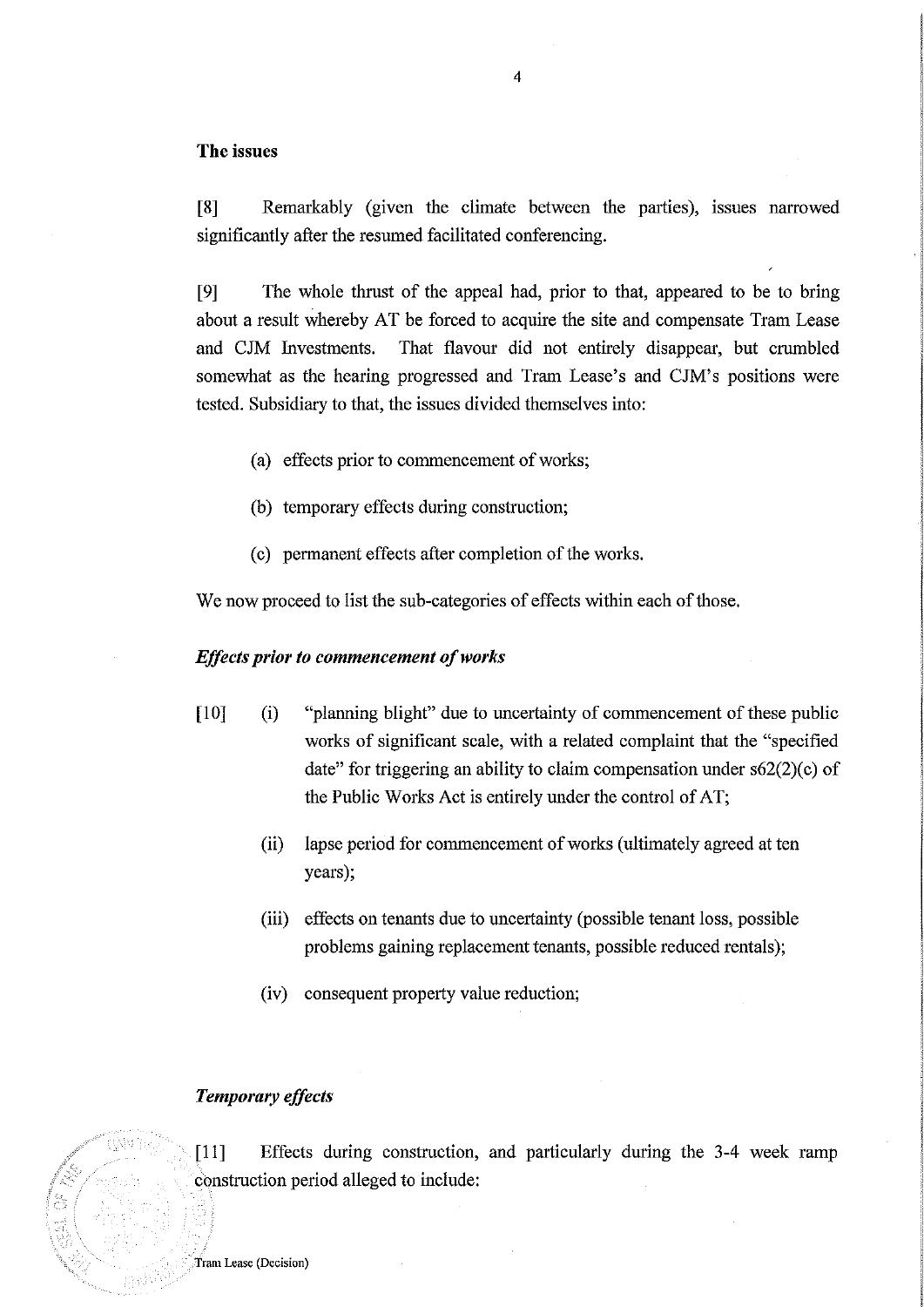- (i) reduction in the number of on-site carparks;
- (ii) accessibility of replacement off-street carparking provided by AT;
- (iii) safety of that pedestrian access to off-site parking;
- (iv) how to manage allocation of parking as amongst the several tenants.

# *Permanent effects*

[12] Issues concerning landscaping, street frontage and visual effects (visibility of site from public areas), traffic ramp design, and carparking numbers and arrangements, following the conclusion of construction, as follows:

- (i) gradient of ramp into the site from grade separation of raised street  $-$  safe and efficient?
- (ii) Reduced car parking numbers available compared to the existing situation and surveyed needs;
- (iii) visibility of the site for people passing in the local streets;
- (iv) visual aspects of lowering the adjoining railway tracks (views from within the Tram Lease site);
- (v) extent of landscaping necessary to mitigate adverse effects.

# *Key issue*

[13] The key issue in this case is, after mitigation of adverse effects (many ultimately agreed among the experts) are the adverse effects so significant that the Notice of Requirement should be cancelled?

# *Some preliminary legal issues*

[14] Counsel for Tram Lease Mr Daya-Winterbottom raised some preliminary legal issues which he foreshadowed as hurdles for the designation. While he resiled from that strong position under questioning from the Court, conceding that "they are not road blocks", some quite considerable time was taken up addressing them,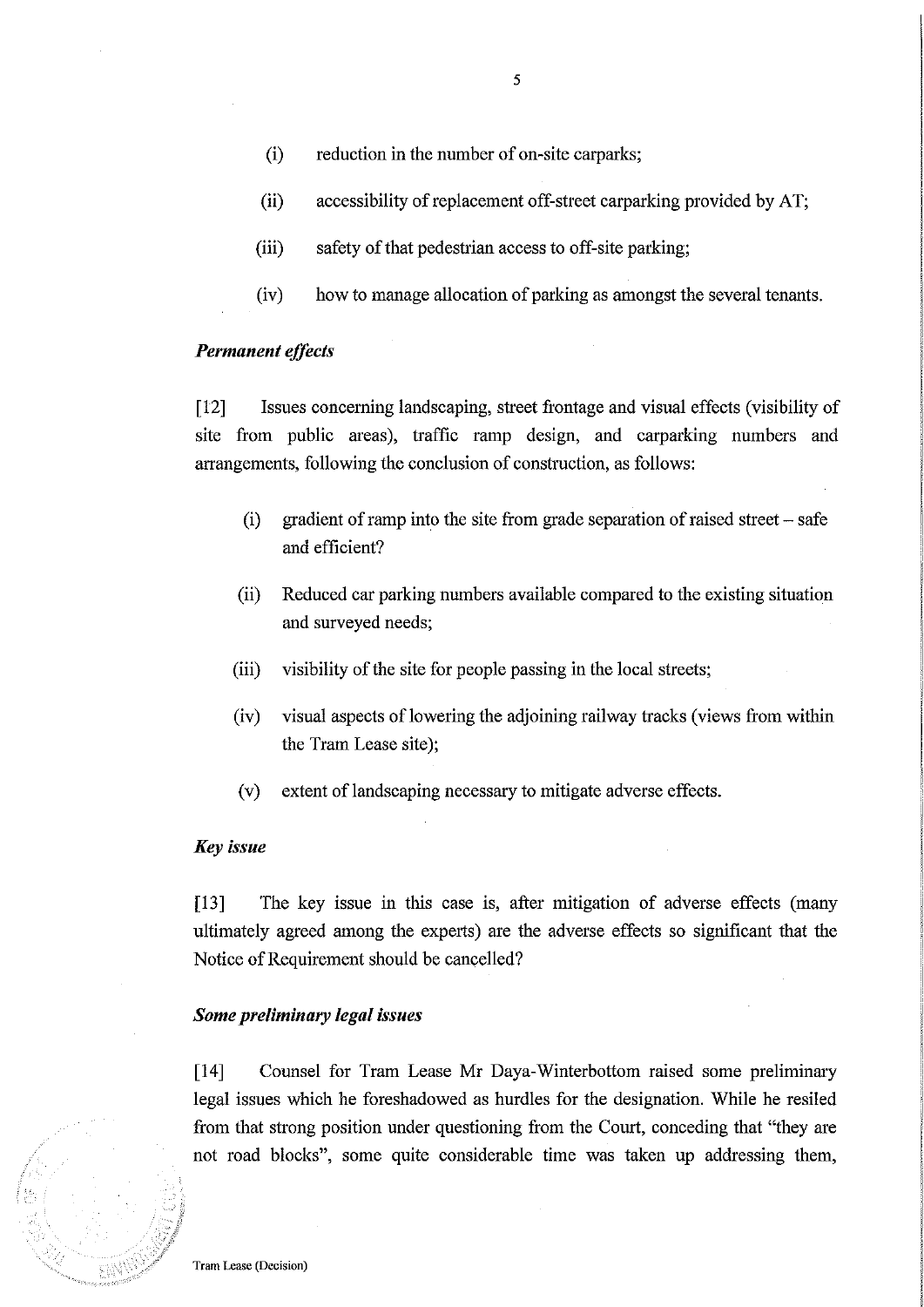particularly through comprehensive submissions that other counsel felt compelled to present.

- [15] These issues were:
	- (a) Alleged non-availability of some adjoining Kiwi Rail land for mitigation purposes.
	- (b) Alleged further problem with that land, being that its use for mitigation would be precluded by Part 4 of the Nga Mana Whenua o Tamaki Makaurau Collective Redress Act 2014.
	- (c) The legal principle of non-derogation from grant.
	- (d) That the appellant's land would become legally "landlocked".

# *(a) Alleged non-availability of some adjoining KiwiRail land for mitigation purposes*

[16] This issue appeared to have been at the heart of difficulties of communication amongst the parties earlier this year, and may to some degree have led to the improper termination of expert conferencing in April.

[17] Auckland Transport had proposed to mitigate the effects of the proposed designation and works on the Tram Lease property by utilising a narrow strip of land owned by KiwiRail adjacent to it, essentially to allow for an alternative entrance strip, additional permanent parking, and landscaping opportunities.

[18] Auckland Transport claimed to have reached agreement in principle with KiwiRail to obtain and utilise the strip for those purposes, but legal rights to the land were yet to be formalised.

[19] Auckland Transport offered to make utilisation of the KiwiRail land for these purposes an express condition of the Designation, but this approach was resisted by Tram Lease and the s274 party CJM Investments.

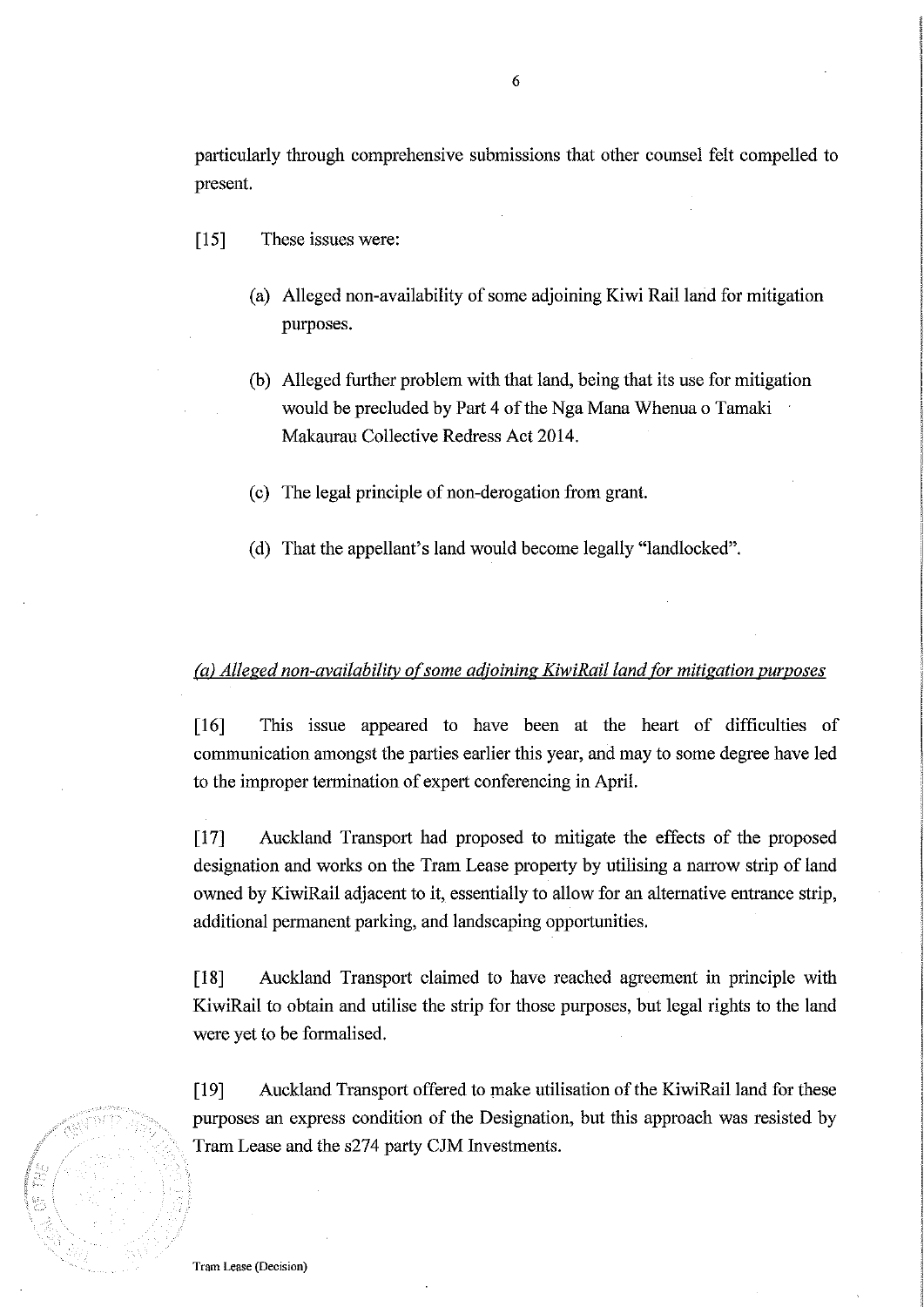[20] There was a suggestion during the lead-up to the hearing that Tram Lease's counsel would make an issue of the legality of the draft condition offered by Auckland Transport, although little information was forthcoming at that stage. AT and Auckland Council therefore had to prepare in detail to argue the issue .

. [21] Lack of detailed allegations from Tram Lease and ClM was one of the concerns noted by the Court in Minutes issued to the parties in the week before the hearing.

[22] Counsel for AT and Auckland Council took steps to anticipate an argument, and came to the hearing equipped with highly detailed submissions about the validity of imposition of a "condition precedent," and the possible relevance or otherwise of property rights in this context.

[23] Mr Daya-Winterbottom submitted that there was no documentary evidence before the Court concerning the availability of the KiwiRail land, such that it could only therefore be assumed that the land would be available. He argued that the draft conditions were intended to take effect as conditions precedent.

[24] Mr Daya-Winterbottom however then acknowledged that the use of conditions precedent in planning and resource management was well established.<sup>1</sup> He argued, however, that there remained a need to ensure that conditions were reasonable and could be enforced, particularly where an applicant did not own or control the relevant land. He tentatively indicated that such difficulties could be avoided by framing conditions to require that the designation should not be given effect to unless access had been constructed. He acknowledged that a similar approach could be used to overcome any potential invalidity from requiring a consent-holder to rely on the consent, authorisation, or activities of a third party.

[25] He then argued that KiwiRail would need to remove its designation from the allegedly redundant operational land under s182 RMA (to avoid the continued need for written consents under s176 RMA); for AT to obtain resource consents from Auckland Council for construction of the new access ramp and provision of parking spaces on the KiwiRail land; and for AT to enter into legal arrangements to make the land available to Tram Lease and its successors for use in connection with activities on their site. He pointed to certain rules in the Operative Isthmus District Plan.

<sup>J</sup>*Grampian Regional Council v City of Aberdeen* (1984) 47 P&CR 633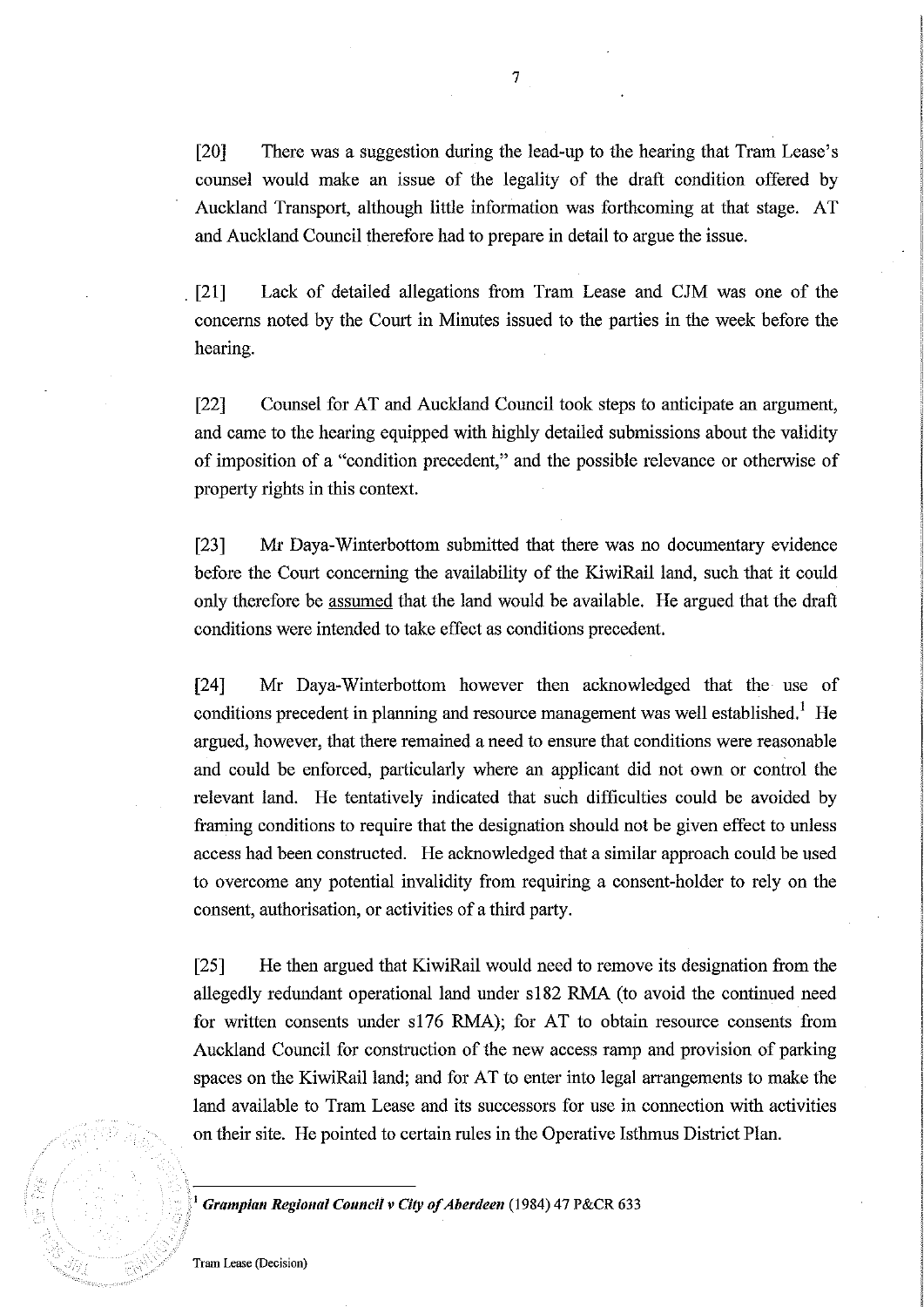[26] Rather remarkably, Mr Daya-Winterbottom conceded at that point in his submissions that the issue was not "a road block" for the Designation!

[27] Despite the latter concession, counsel for AT and Auckland Council had prepared detailed submissions on the issue. In view of the concession we will very much summarise the submissions.

[28] Those parties argued that conditions precedent (that is, that must be satisfied before a consent-holder can undertake activities authorised by a consent or a designation) are lawful, subject to requirements that they do not:

- (a) purport to impose conditions prior to the substantive consent having legal  $effect;$ <sup>2</sup>
- (b) require the consentholder to do something that it cannot lawfully  $\text{do;}^3$
- (c) frustrate the grant of consent; $<sup>4</sup>$ </sup>
- (d) give rise to undue uncertainty as to the effects of the consented works.<sup>5</sup>

[29] Detailed arguments were put by both counsel to the effect that none of these limitations arose in connection with the draft conditions put forward by AT.

[30] We consider that the draft conditions appropriately anticipate mitigation utilising the KiwiRail land, prior to the activities the subject of the designation commencing. As was said by the High Court in the *Director-General of Conservation v Marlborough District Council* case:<sup>6</sup>

While none of the options can be determined at this stage with certainty, they are nevertheless technically feasible ... To require an applicant for a large infrastructural consent process such as this, to have all the necessary property rights in place at the resource consent stage, would be untenable.

[31] In approving for present purposes, the latest version of draft condition 30.1(k) and (1) put forward by AT, we acknowledge that counsel appropriately

See *Director-General of Conservation v Marlborough District Council* (2004) ELRNZ 254

<sup>3</sup>*Westfield (NZ) v Hamilton City Council* HC Hamilton, CIV-2003-485-000956, 17 March 2004 <sup>4</sup>*Hindeman v Waitaki District Council* [2010] NZEnvC 51

*<sup>5</sup> Laidlaw College Inc v Auckland City Council* [2011] NZEnvC 248

at paragraph [41]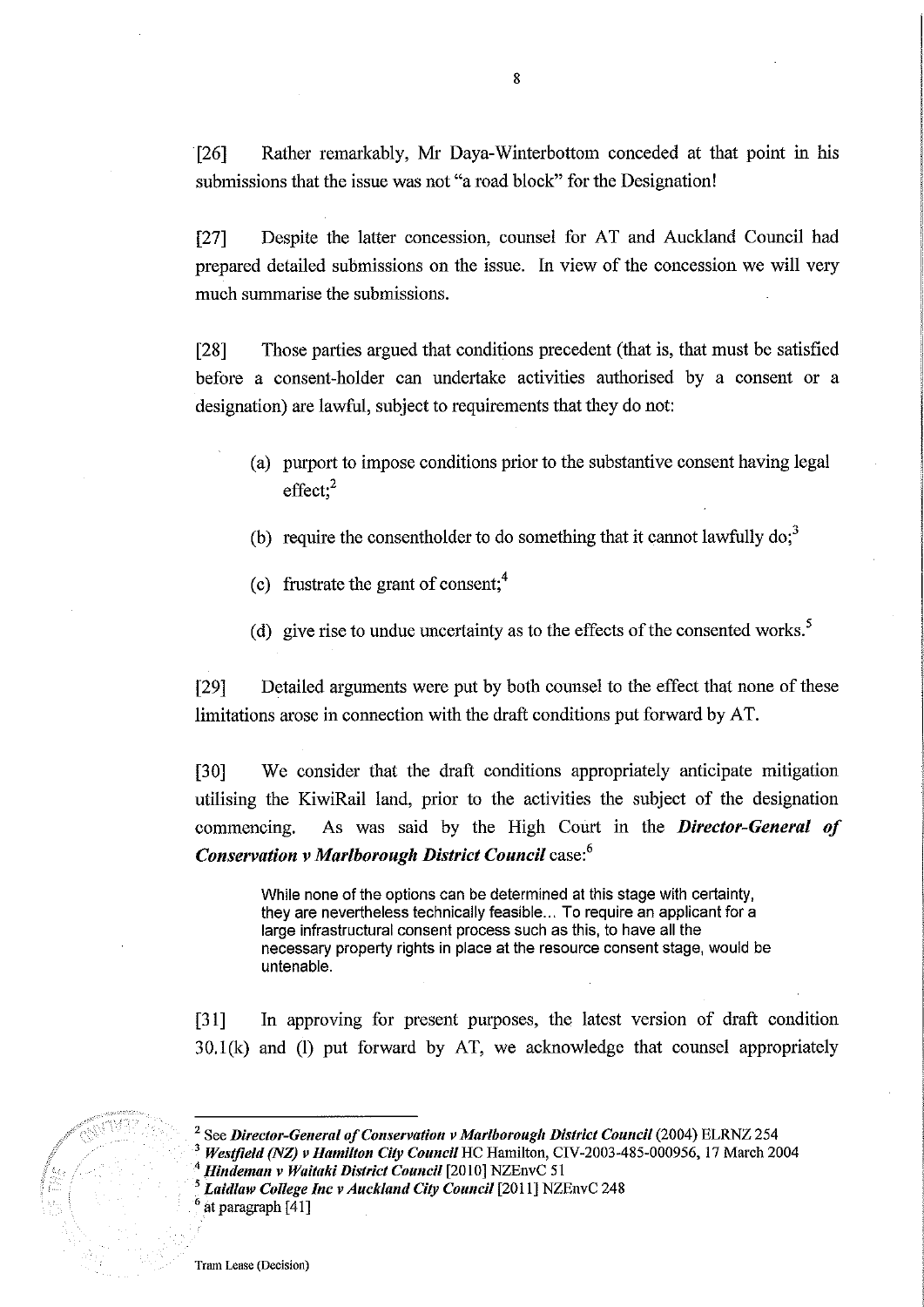realised the need for a strengthening of its wording at the time his submissions were delivered, and it is that version that we approve.

[32] We also agree with his submission that the appropriate term during which the land should be available would be until such time as the site is reconfigured and the access ramp into the property no longer required (agreed by AT that this would be determined by Tram Lease or successor).

# (b) Use of the KiwiRail land precluded by Nga Mana Whenua o Tamaki Makaurau *Collective Redress Act 2014?*

[33] Seizing upon the description of the KiwiRail strip as "redundant," Mr Daya-Winterbottom submitted that Part 4 of this legislation might come into operation if there was a disposal of the land. Strangely, however, having raised the point, he acknowledged that there would be technical legal means by which the situation could be avoided.

[34] Mr Beatson offered submissions about such means, and it is perfectly clear (as we think was conceded by Mr Daya-Winterbottom) that the problem would not be insurmountable. Techniques are provided in ss128-141 of that legislation, some operating in concert with s50 of the Public Works Act 1981 whereby an existing public work or its associated land can be disposed of to another local authority whether of the same kind or not, if there are continuing requirements for it in the public interest. Auckland Transport would come within the definition of local authority in the PWA for such purpose.

[35] In the alternative, KiwiRail could continue to hold the land but authorise its use for mitigation works by AT.

[36] We hold that there is nothing in this issue, as seemed ultimately to be conceded by Mr Daya-Winterbottom.

# *(c)* The legal principle of non-derogation from grant

[37] Another "straw man" was raised by Mr Daya-Winterbottom in his opening submissions, the doctrine of non-derogation from grant. He pointed to the existence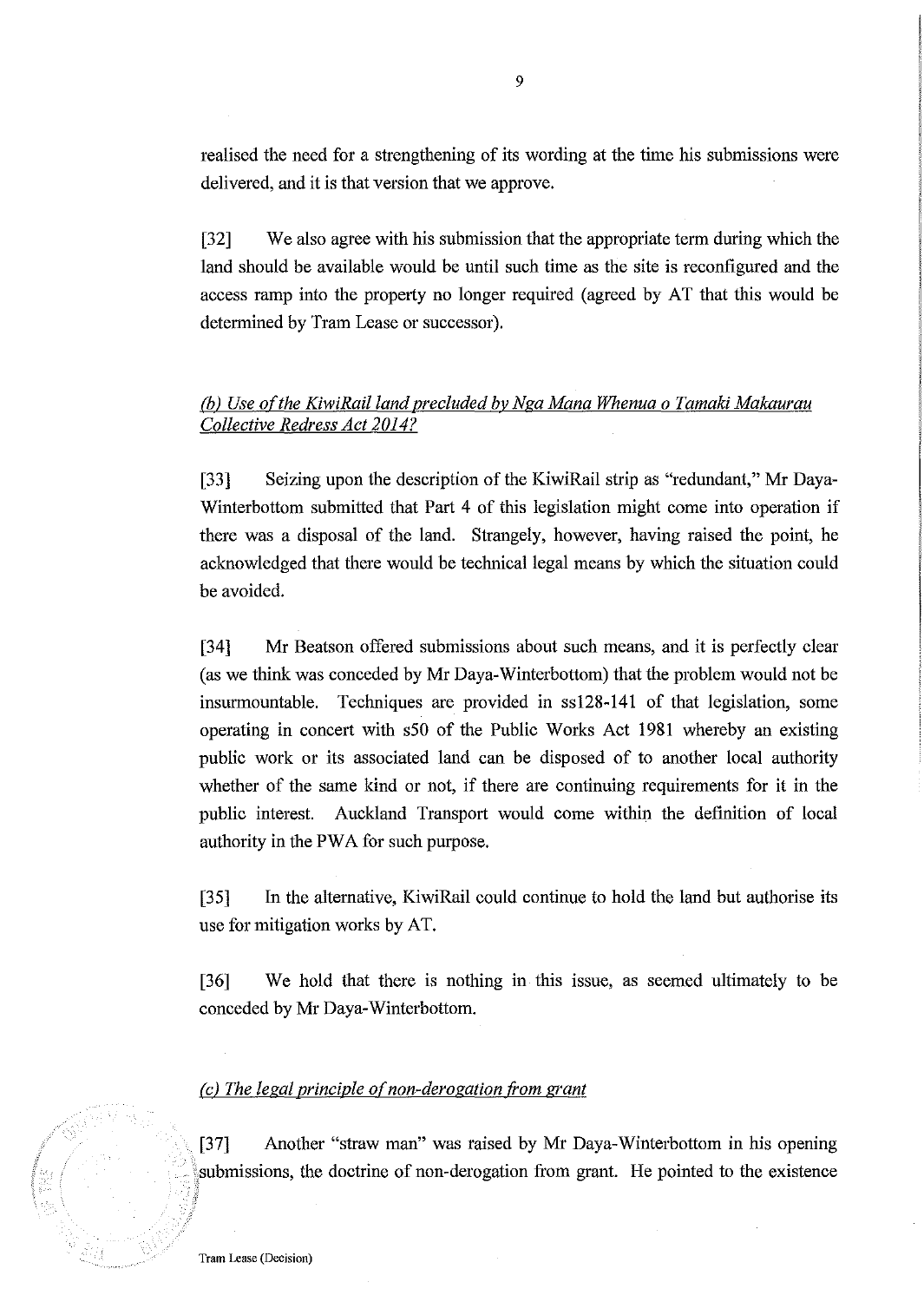of leases and marked parking spaces, the latter said to be "District Plan compliant." He submitted that, while rights to these things are not real property, *"they create property-like interests and are protected by the doctrine of non-derogation from grant.,,7* 

[38] Under questioning from the Court about the inter-relationship of requirements for designation and extant resource consents, Mr Daya-Winterbottom appeared to resile from the proposition that consents could act as some sort of shield to a requirement for designation. This too ceased to be any sort of "road block."

# *(d) The appellant's land would become legally "landlocked"*

[39] Mr Daya-Winterbottom submitted that the site owners have a right of access along the full frontage of their property with the existing road, and that there would be a statutory right to compensation under s330 Local Government Act 2002 where property was affected by a change in road level. He made the rather remarkable submission that *"absent the construction of the proposed access ramp the site would become landlocked in terms of ss326-331 of the Property Law Act 2007.*" He noted in addition a reduction of site frontage would be likely to come about, that there would be a reduction in parking space numbers, and that *"interference with access rights and alteration to road levels are recognised causes of action in private nuisance.* "(!)

[40] Mr Beatson on behalf of AT rightly pointed out that land is only landlocked if there is no reasonable access to it.<sup>8</sup> He noted that the site has approximately 29m of road frontage, that legal access could be obtained from any part of that, and that mitigation was proposed after the raising of the street, by the intended provision of an access ramp; also that it is not uncommon for sites to have a single access point, as indeed is the current state at the property.

[41] Once again, there was nothing in Mr Daya-Winterbottom's submission. It was not supported by fact or law, and was sadly a diversion from the true issues in the case.



<sup>&</sup>lt;sup>7</sup> RMA, s122; *Thomas Gibbons "Property Rights in Resource Consents: Some thoughts from law and economics"* (2012) NZULR 46; *Tram Lease Limited v Croad* [2003)2NZLR 461; *Aoraki Water Trust v Meridian Energy Limited* [2005) 2NZLR 268 8 s326 Property Law Act 2007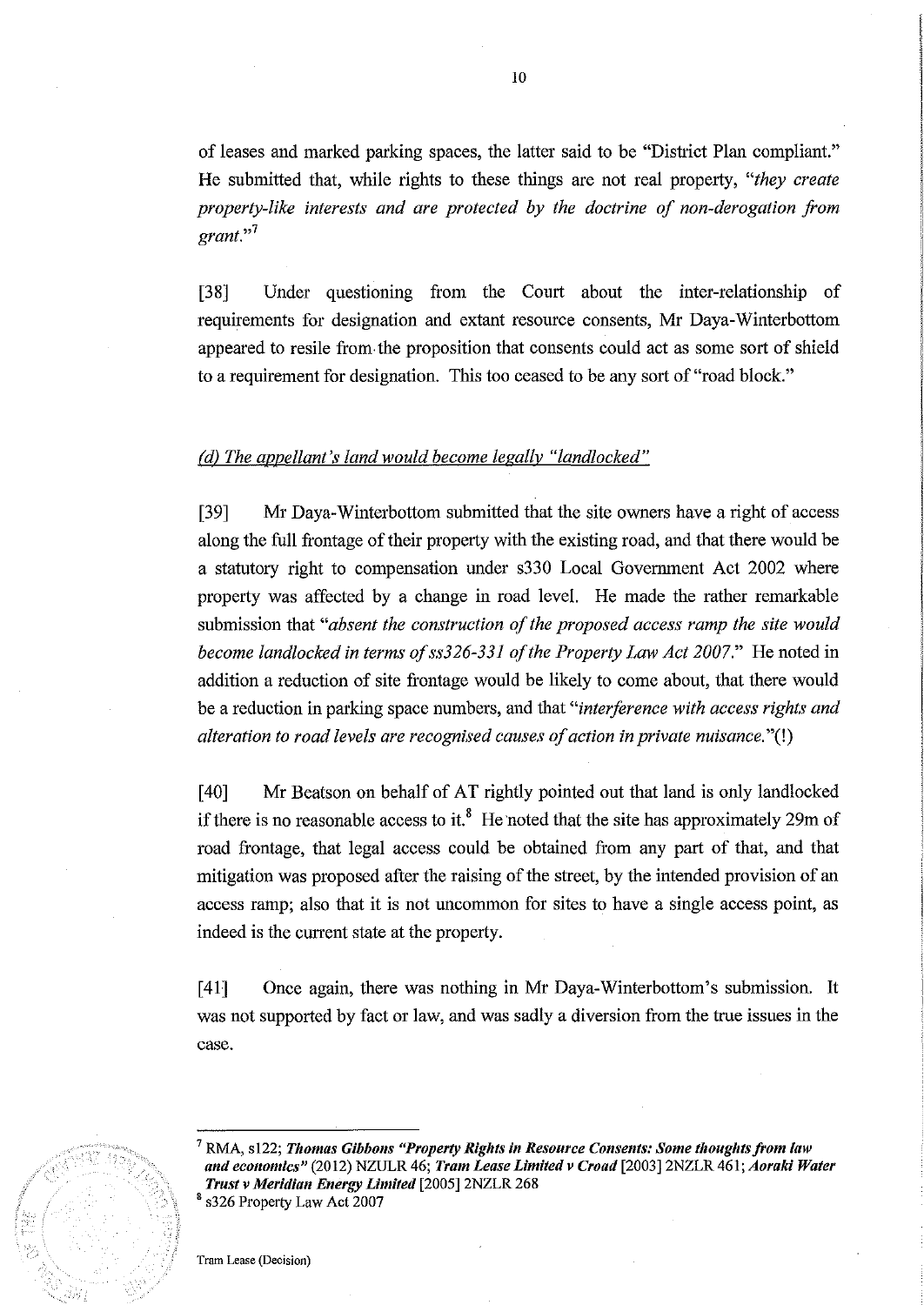# *Potential adverse effects*

[42] As we have already noted, the issues in the case narrowed somewhat after the belatedly resumed expert conferencing. Indeed, narrowing continued during the hearing itself.

[43] As we have also already indicated, the disputes focussed on three types of potential adverse effects:

- (a) adverse effects prior to commencement of works;
- (b) temporary effects (during construction); and
- (c) permanent effects after completion of the works.

[44] It became clear during the course of the hearing that the latter two kinds of effect could be sufficiently mitigated by conditions of consent, and/or the subject of compensation. The dispute therefore tended to focus more on effects prior to commencement of works, than the latter ones. We perceived once again that the driver was money. The thrust of the legislation so far as compensation is concerned, is that there is no provision for compensation prior to the works getting under way. Tram Lease and CJM Investments made a very determined push for cancellation of the Requirement for Designation on this account, although quite unusually, the stance on even that topic changed by the end of the hearing, to a request by those parties for the case to be adjourned so that some sort of negotiation could take place. This notion was stoutly resisted by AT, on the understandable basis that a public body is strictly constrained by legislation in the extent to which it can offer money or other forms of compensation. AT's stance was that the Requirement should now either stand or fall; and that there was no basis established by Tram Lease and CJM for the latter. As will be seen, our decision is that the Requirement should be confirmed.

### *Effects prior to commencement of works*

[45] In an earlier paragraph of this decision we listed four sub-topics under this head, but during the course of deliberating about them, we perceived that they would all more or less come under one umbrella, termed by the appellant, "planning blight."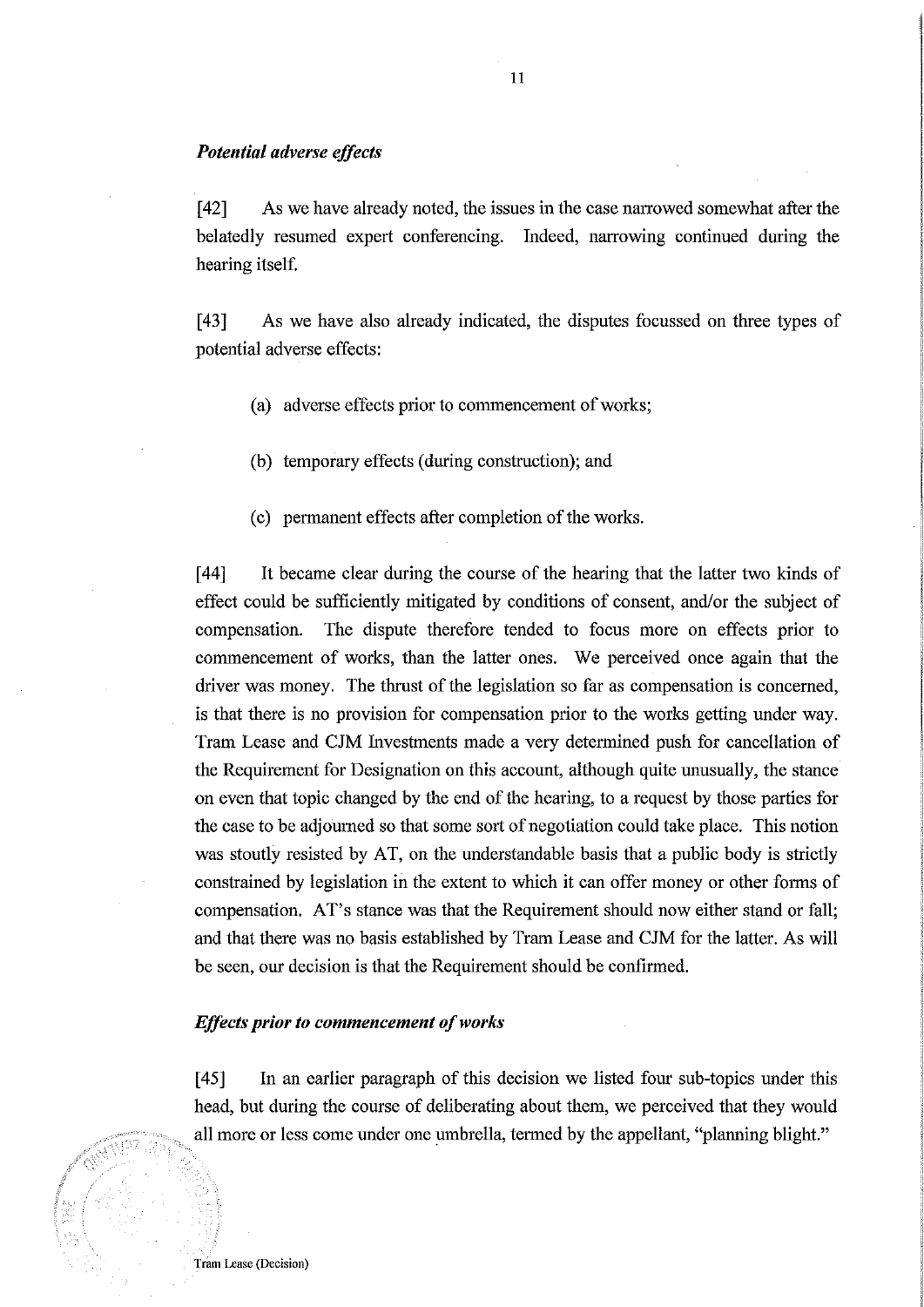[46] Mr Daya-Winterbottom submitted that the concept of planning blight refers to depreciation of existing land value because of the existence of proposals for public works, and has affinities with the concept of injurious affection, referencing the writing of Patrick McAuslan, *"Land, Law and Planning'* (Weidenfield & Nicholson, 1975 at page 689), although he cited no case law.

[47] As occurs with most major public works, there is some uncertainty about precise timing of commencement and completion of works in the vicinity of the Tram Lease property. AT was quite open about this, noting for instance the evidence-inchief and rebuttal evidence of Mr WR Newns, the design manager for the Principal Technical Advisor team to AT for the City Rail Link project. In his rebuttal statement he candidly acknowledged that certainty regarding construction start and duration will not be known for some time. Similarly, Mr R Galli, AT's Land Acquisition and Programme Delivery Manager for the project, acknowledged that finalisation of alignment and development of detailed design would have a "considerable gestation period", and other uncertainties would arise from the need to resolve availability of funding and competing priorities, as with all such major projects.

[48] The concerns for Tram Lease and CJM Investments were summarised succinctly by the six valuation and real estate expert witnesses when they finally returned to the conferencing task at about the time of the commencement of the hearing. They recorded:

> Tram and CJM's witnesses' major concern is the negative effect of the impending works during the pre-construction period. In particular Tram and CJM witnesses consider that they will each suffer significant losses which will not be compensated under the PWA. This is exacerbated due to the ownership structure of the site - ie, Tram owns the freehold, CJM has a ground lease of the site, owns the improvements and pays ground rent to Tram, and sub-leases the improvements to the sub-tenants. AT witnesses acknowledge this concern.

#### Pre-construction effects:

- (a) Tram & CJM witnesses consider that there remains considerable uncertainty as to when the works will commence and what the site will look like post-construction. In particular funding has yet to be confirmed for NoR6 and the final design has yet to be completed. In addition there is uncertainty around what the effects of the work will be on SUb-tenants of the site.
- (b) Regardless of design and timing of the work, Tram and CJM witnesses consider that the existing sub-tenants, and any potential future sub-tenants will most likely consider the construction works to be a major business interference, and the site following construction will be significantly inferior to the status quo,
- (c) The effects of uncertainty, the knowledge of major construction interference, and the impending change in character of the site include:

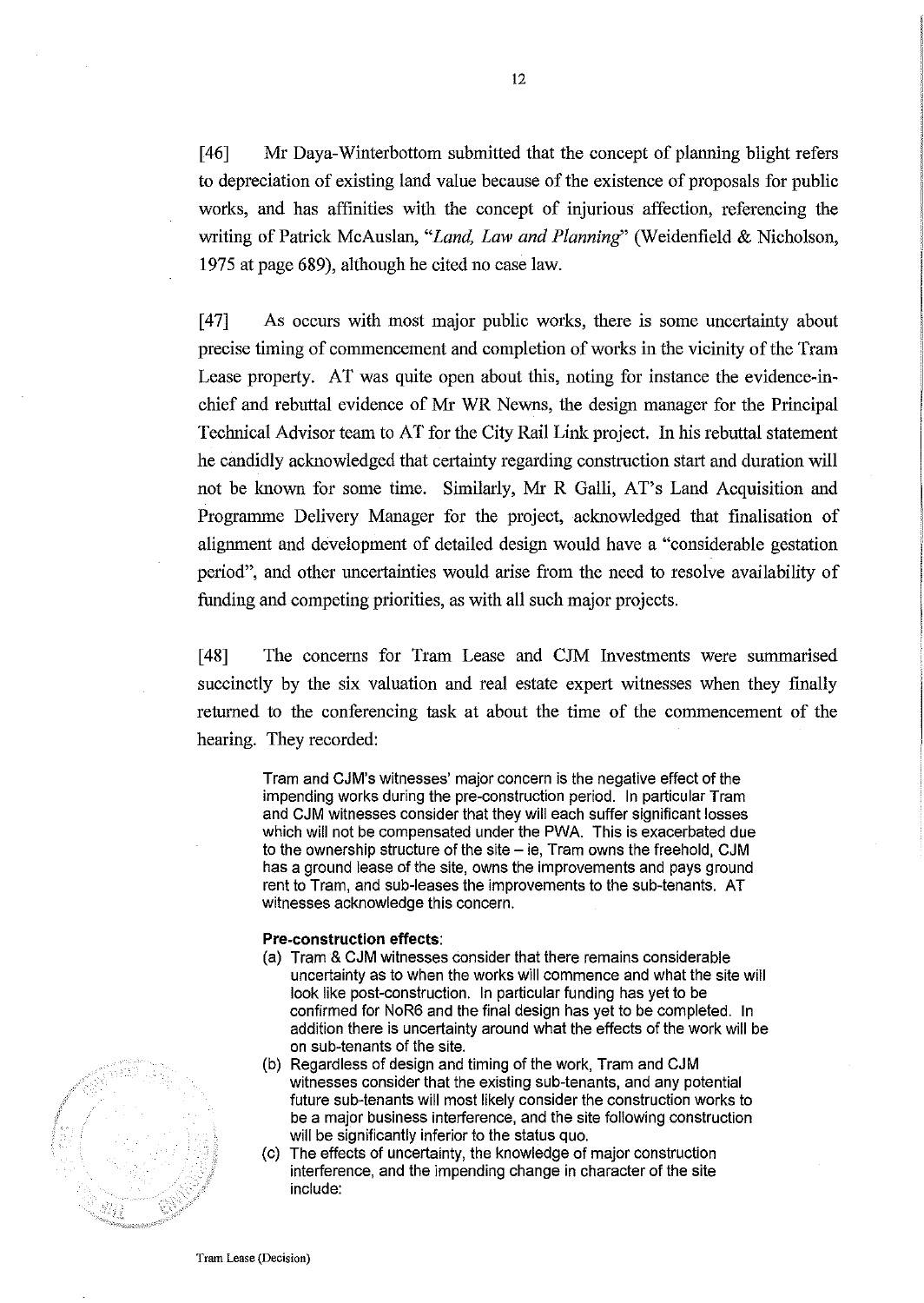- (i) Tram is unable to complete the 1 January 2004 rent review and this position will continue for the lapse period or until completion.
- (ii) CJM risks losing current sub-tenants or facing claims for rent reduction, achieving lower rents and shorter lease terms for replacement tenants as well as possibly lower quality subtenants. The combination of these for a leasehold interest (which CJM holds) can be terminal.
- (iii) It will be extremely difficult for either Tram or CJM to sell their respective interests prior to construction and neither of them will be entitled to compensation under the PWA or otherwise.

[49] The planning witnesses also addressed these issues in their belatedly resumed conference. The planning consultant called by Tram Lease and CJM, Mr MJ Foster, stated that the draft conditions did not provide sufficient mitigation prior to commencement of construction because of a lack of recognition of the degree of uncertainty that could prevail for sub-lessees on the property and whether PWA compensation rights would be available to address such an issue. The planning consultant called by AT, Ms AJ Linzey, disagreed with Mr Foster, and considered that there were specific draft conditions to meet those concerns, including such steps to be taken by AT as providing information to the community. Beyond that, she did not consider it appropriate or possible to further quantify or compensate for such effects.

[50] Mr Daya-Winterbottom submitted (correctly) that under  $s62(2)(c)$  of the PWA the specified date that would trigger the ability to claim compensation would be either the date on which any interest in the land was vested in AT, or the date of entry on the land to commence work, whichever occurred first. His real concern was that both events were entirely under the control of AT, and uncertain as previously noted.

[51] The valuation witnesses called by each party gave significantly differing evidence about monetary quantification of such likely impacts. The approaches taken by the various witnesses were frankly speculative, and we noted that they were barely cross-examined, which tended to confirm our own view that the evidence on behalf of Tram Lease and CJM adopted extreme and unrealistic positions of a "worst case" type.

[52] At the heart of the question appears potential anxiety on the part of the subtenants about what may occur when construction gets under way, and the environment post-construction. Under questioning by Mr Beatson, Mr Foster offered the strange response "...what it's boiled down to is that there may or may not be substance to the possible claim that a tenant may or may not walk, is that where we're at?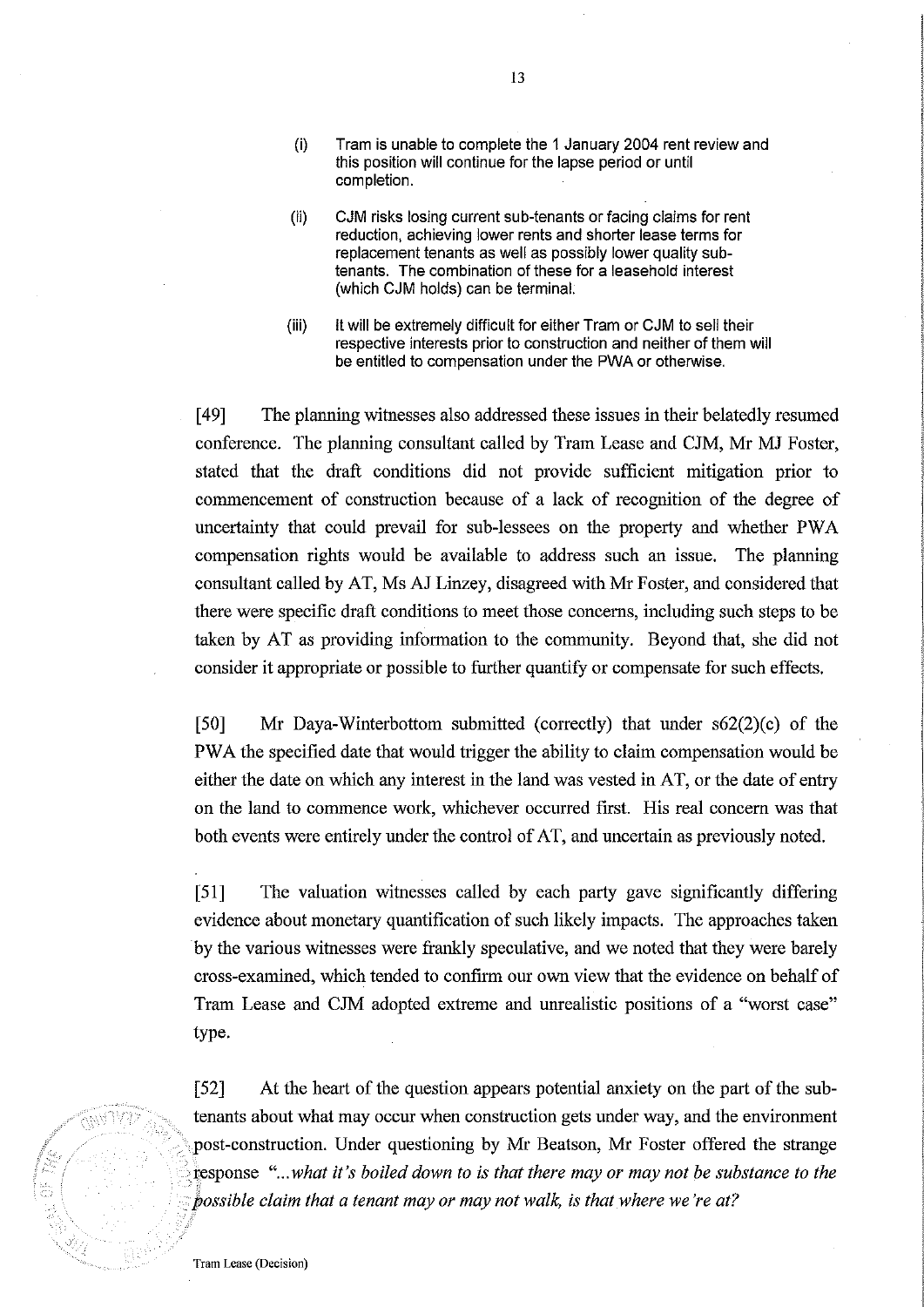[53] Counsel for AT referred us to decisions of the Environment Court concerning anxiety. In *Telecom New Zealand Limited v Christchurch City Council*,<sup>9</sup> the Court found that social angst and lack of wellbeing in the community potentially affected by a proposal cannot be a material consideration when assessing merits. More directly, the Court stated in *Shirley Primary School v Christchurch City Council*:<sup>10</sup>

Whether it is expert evidence or direct evidence of such fears we have found that such fears can only be given weight if they are reasonably based on real risk.

[54] Of some note, no witnesses were called from amongst the existing subtenants to describe or explain any such anxiety.

[55] We accept the submissions of counsel for AT that uncertainty about precise construction conunencement date is not uncommon with large infrastructure projects that take time for detailed design and funding to be completed. He told us that AT is committed to working with sub-tenants and tenants, noting that CJM Investments has claimed that it has strong relationships with its tenants. Intriguingly, not only were sub-tenants not called to give evidence, but there appeared to be a reluctance on the part of Tram Lease and CJM to allow AT representatives access to them during the pre-construction period to endeavour to allay fears.

[56] Counsel for AT addressed submissions on the subject of the relevance of property values in RMA cases, offering case law. The submissions were not challenged by counsel for Tram Lease and CJM. The principles are not complicated or controversial, and we can state them simply as follows.

[57] The starting point is that effects on property values are generally not a relevant consideration, and that diminution of property values will generally simply be found to be a measure of adverse effects on amenity values and the like: *Foot v Wellington City Council.*<sup>11</sup>

[58] Similarly in *Bunnik v Waikato District Council,12* the Court held that if property values are reduced as a result of activities on an adjoining property, then any devaluation experienced would no doubt reflect the effects of that activity on the environment. The Court held that it was preferable to consider those effects directly

<sup>9</sup> Decision number W165/96

<sup>&</sup>lt;sup>10</sup> [1999] NZRM 66 at paragraph [193]

 $\frac{15}{10}$  Decision number W7398, at paragraph [256]

<sup>&</sup>lt;sup>12</sup> Decision number A42/96 [Environment Court, Auckland]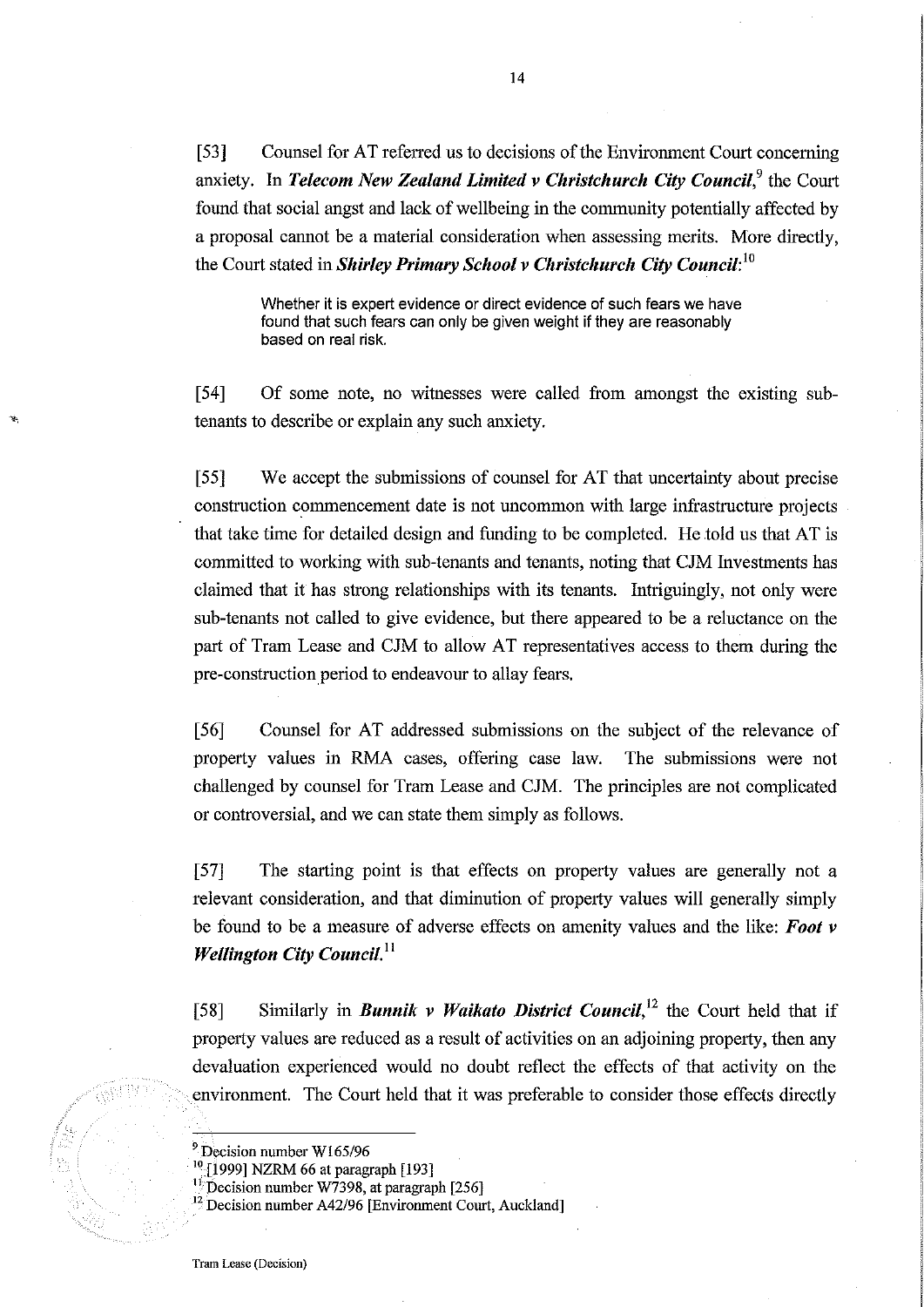rather than the market's response, because the market can be an imperfect measure of enviromnental effects.

[59] In *Hudson v New Plymouth District Council,13* the Court held that people concerned about property values diminishing were inclined to approach the matter from a rather subjective viewpoint. The Court held that such people become used to a certain environment, and might consider that property values would drop after physical changes occurred, however a purchaser who had not seen what was there before, would take the situation as he/she/it found it at the time of purchase, and might not be greatly influenced by matters of moment to the present owner or occupier.

[60] We agree with the findings in those cases and the reasoning behind them.

[61] The valuation and real estate witnesses for AT were not cross-examined, particularly on the issue of whether existing sub-tenants would leave the site, and/or whether it would prove difficult to re-let parts of the property. We agree with counsel for AT that such claims must, on the evidence before us, be viewed as being entirely speculative.

[62] We consider that Parliament has deliberately created a framework for compensation under the RMA and PWA, in particular sl85 of the former and s62 of the latter. This legislative framework contemplates that compensation is not available until a taking occurs or works commence. We discern a number of reasons for this regime. First, losses caused by possible anxiety would be extremely difficult of calculate objectively. Secondly, the "public purse" is involved, and is to be protected from payments being sought beyond compensation expressly ordained by statute. Thirdly, if designations could be successfully attacked and cancelled in the absence of provision for pre-construction compensation, it is conceivable that many major infrastructural projects would never get off the ground, particularly those that require some years of detailed planning and implementation. We were offered no sensible legal framework for finding the existence of a novel type of compensation, and indeed Mr Daya-Winterbottom's own submission about s62 PWA recorded at paragraph [50] above, runs directly counter to the possibility of such existing in law.



 $^{13}$  Decision number W/138/95 [Environment Court, Wellington]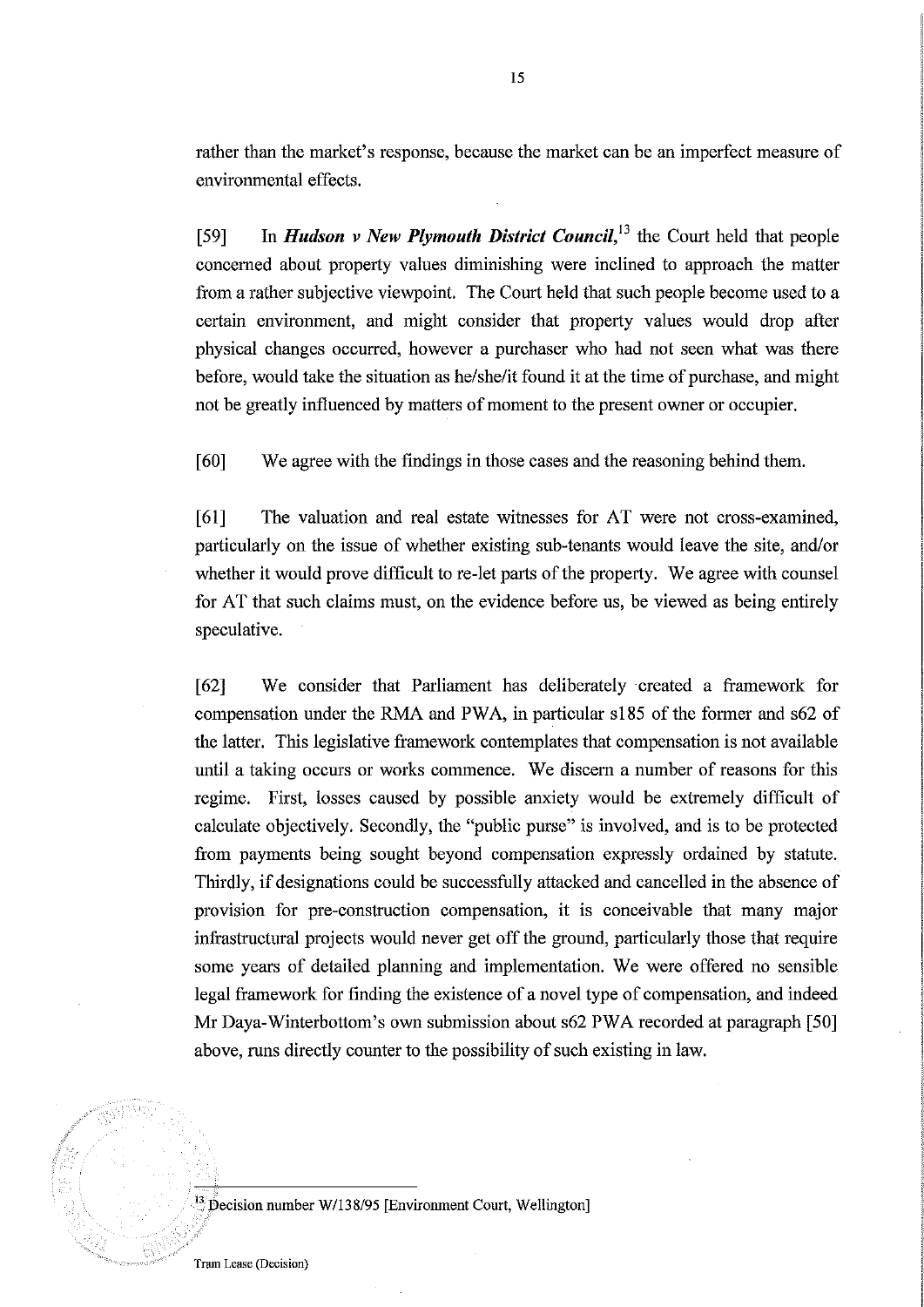# *Temporary effects (during construction)*

[63] The evidence on behalf of AT tended to focus on the length of time it would take to construct a new ramp into the Tram Lease property, approximately 3-4 weeks. That however would be to ignore the potential impact of construction effects from the grade separation works between the railway to the north of the property and its road frontage onto Normanby Road.

[64] We consider it important to start by remembering that when major infrastructural works occur in cities, roading patterns are at least temporarily disrupted, and adverse effects such as noise, vibration and dust can be experienced by occupiers of properties in the vicinity. The question is whether these can be adequately mitigated in any given case, or whether a requirement for a designation should be cancelled.

[65] The principal adverse effects here are likely to be of the traffic and transport variety, including vehicular and pedestrian access to the Tram Lease site where there are commercial outlets including a commercial stationery operation and a subscription gymnasium.

[66] The traffic and transport witnesses (Mr I Clark and Mr M Nixon for AT, Mr G O'Connor for the Council, and Mr B Harries for Tram Lease and CJM) were able to reach agreement about a number of matters at the belatedly resumed expert conference.

[67] First they agreed that a safe and operable pedestrian route could be provided between the temporary parking area and the site throughout the ramp construction period. They also agreed that a pedestrian route for persons with disabilities, to and from the temporary carpark to the north of the site, could not be provided because it would need steps; but that this could be addressed through Condition 61. All agreed that the pedestrian accessibility from Normanby Road could be provided for all persons through the existing driveway, and that the permanent arrangement for pedestrian access into the site from Normanby Road would be safe and reasonable.

[68] They also agreed that the on-site parking supply available during the ramp construction period would be less than existing peak demands as surveyed. They agreed that temporary off-site parking would be inconvenient when the carpark on the site was fully occupied during this period, including the need for an approximately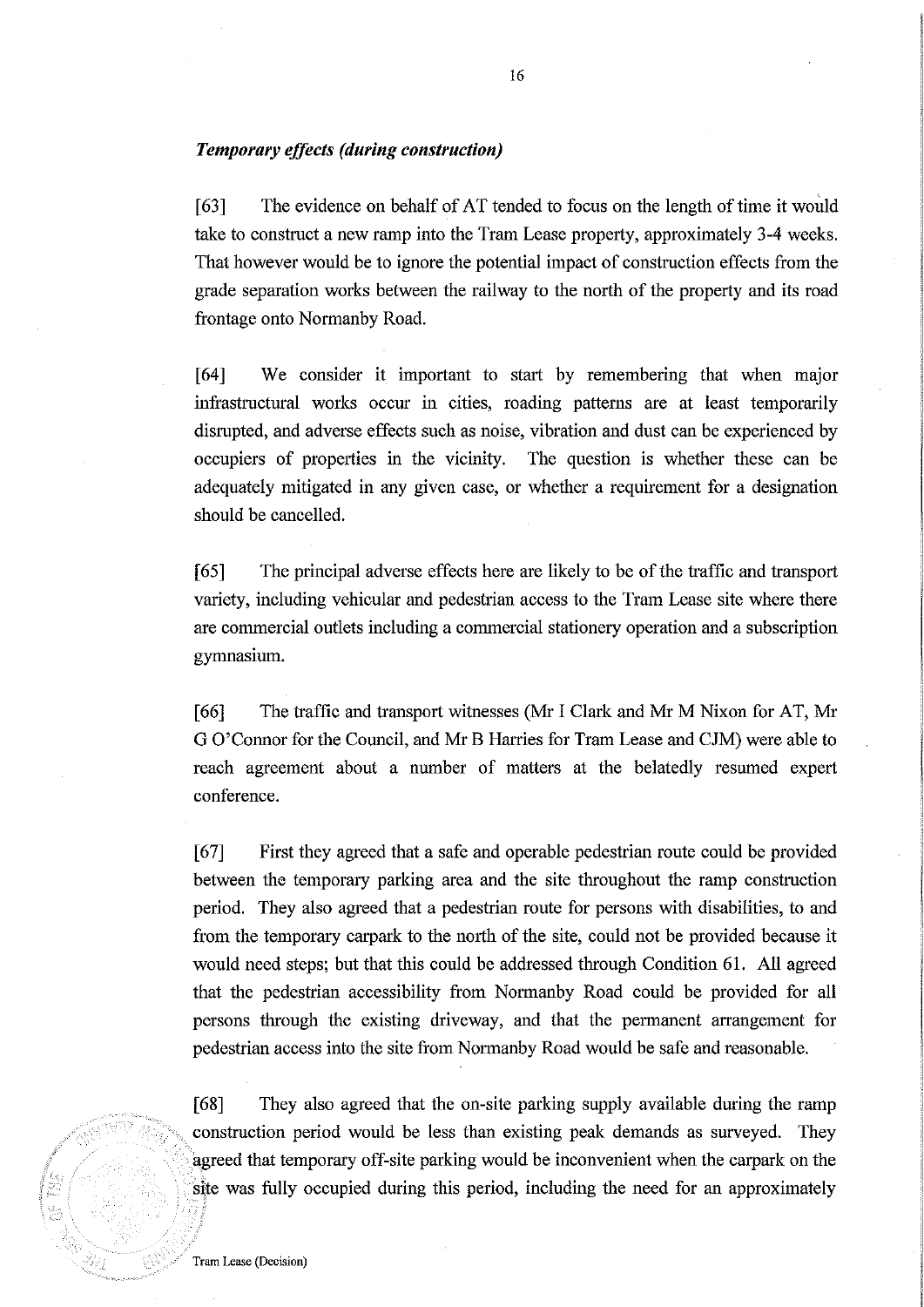lkm diversion route between the two carparks, for vehicles. Mr Nixon offered the opinion that the difference between regular and repeat customers could be taken account of, and "repeat customers," for instance those attending the gym, could be better informed of access to the temporary off-site carparking area, and irregular visitors given priority on site.

[69] The witnesses agreed that the reduction in on-site parking spaces during the construction period would be 15.

[70] Disagreements arose amongst them over the practicality of maintaining the best possible access for parking by customers of the stationary business OfficeMax on account of the 1km quite complex detour. Mr O'Connor and Mr Nixon continued to hold the view that management of parking spaces as between tenancies would assist with mitigation. They considered that offsite provision, combined with such management, would offer acceptable mitigation. The witnesses agreed that if such steps could not be taken, the customers of OfficeMax would be most likely to shop elsewhere if the carpark were full at any time during the 3-4 week construction period (AT's estimate).

[71] We have looked closely at the work done on draft conditions of consent in this regard, and consider that it has been approached sensitively and constructively by AT. There remains the potential for some adverse effects to be somewhat more than minor (but not greatly so).

[72] There was a dispute amongst the witnesses as to the validity of parking surveys that had been undertaken to compare availability of parking at "peak times" with actual usage. The impact on the case of this relatively minor dispute was not addressed in the legal submissions on behalf of the appellant, and Mr Clark was not cross-examined on it.

[73] The parking surveys tended to favour the AT view that disruption would be less than was claimed by Tram Lease and CJM. We agree with the submission made in closing by Mr Beatson that further mitigation measures could be implemented through operation of conditions of consent, for instance through the Social Impact and Business Disruption Deliver Work Plan, assisting with management of parking by different groups of people.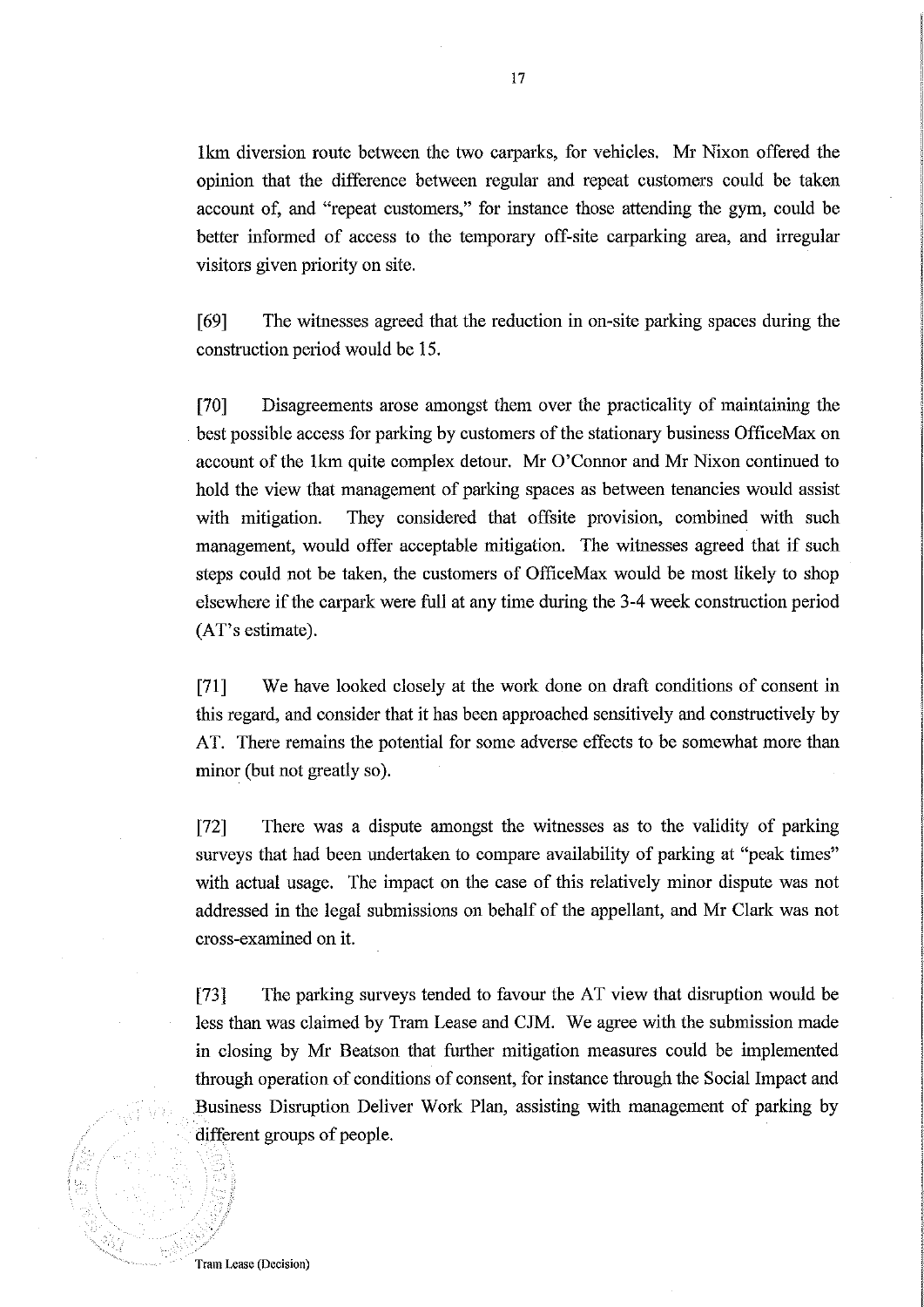[74] At the end of the day there is also provision for compensation for injurious affection, if needed, under Part 5 of the Public Works Act 1981.

# *Permanent effects*

[75] Adverse effects on Tram Lease, CJM Investments, and sub-tenants and their customers, can be summarised broadly as:

- (a) changes to the site frontage;
- (b) the addition of an access ramp;
- (c) the loss of six carparks (which could have been lessened to 5 carparks absent a request by the appellant about the geometry of the ramp).

[76] The effects tended principally once again to be in the traffic and transport area, but also in the area of urban design and visual amenity.

[77] The traffic and transport witnesses noted that the main section of the new ramp structure as proposed by AT would comply with the maximum gradient in Standard AS2890.2 (that is, 1:6.5), but would not meet the operative District Plan standard of 1:8. The witnesses for AT and the Council agreed that the solution was "not ideal, but safe and reasonable" and as anticipated by draft condition 30.l(i). Mr Harries, called by Tram Lease and CJM, considered that design to the District Plan standards was preferable and achievable because it would provide "greater familiarity to Auckland car and truck drivers, albeit at the cost of one parking space." We consider that this matter can be adequately addressed in conditions of consent.

.<br>tsaaan 1

[78] Bearing in mind the agreement amongst landscape witnesses about minimising the area required for a landscaping strip, the traffic and transport witnesses were able to agree that car parking spaces lost following completion of the construction works would be precisely 1 with a fully compliant District Plan ramp design, and zero with an Austroads design ramp. Having regard to the surveys, Mr Clark considered that a permanent arrangement of 35 carparking spaces would be sufficient to accommodate the observed peak parking demand. Mr Harries considered that tenant access to "legally entitled parking spaces" should take precedence over general carparking occupancy surveys when assessing the situation. Mr Clark maintained the view that parking surveys are useful to establish existing rather than theoretical parking demand, and therefore to understand the actual adverse effect of

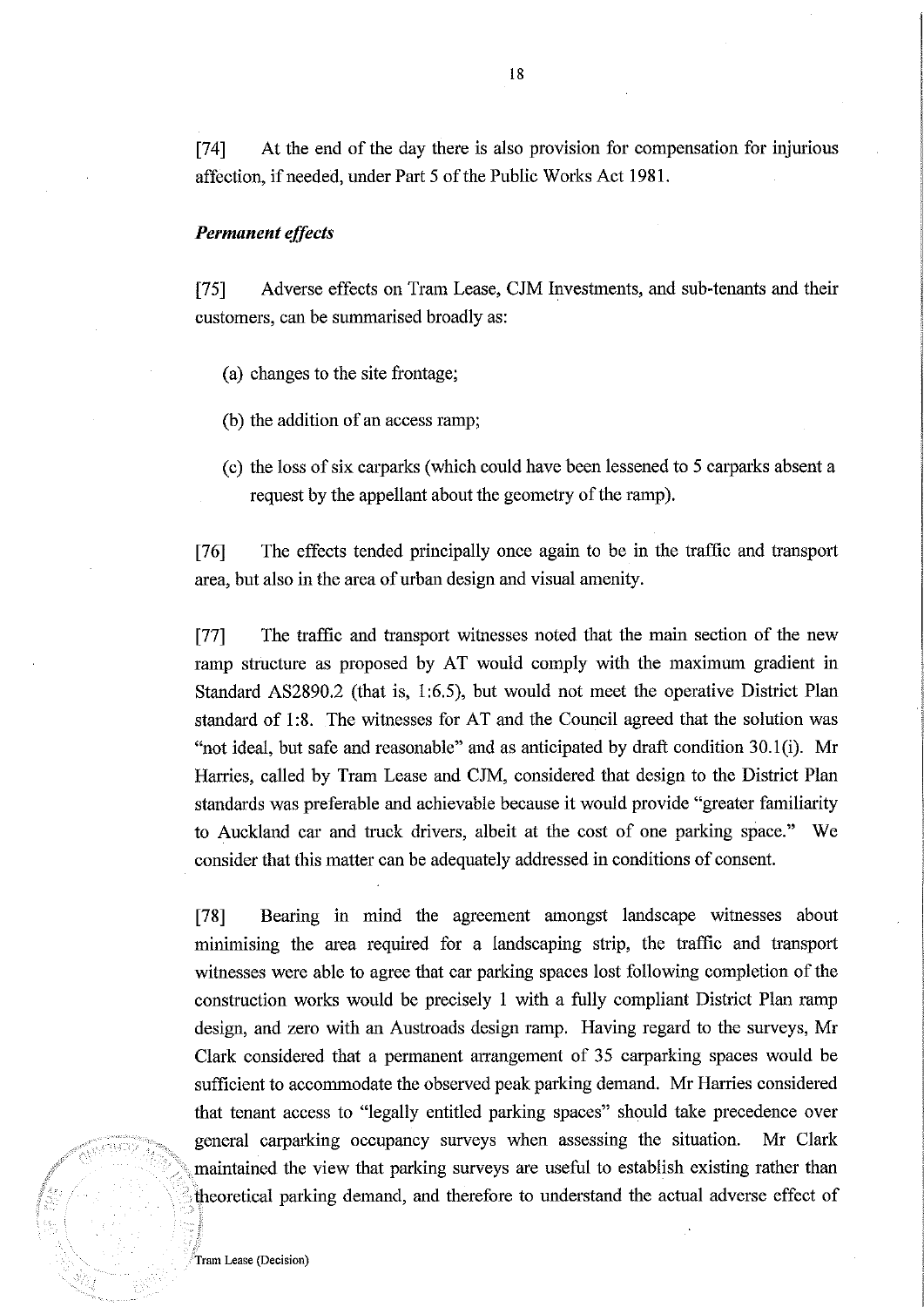loss of parking. He was supported in this by Mr 0' Connor and Mr Nixon. We make the same findings concerning the survey issue as we did in discussing temporary effects above.

[79] The urban design and visual amenity witnesses were Mr R Pryor called by Tram Lease, Mr A Ray by AT, together with assistance provided by Mr Newns for explanation of engineering drawings and minimum landscaping dimensions, and Mr S Chapman, a vegetation expert called by AT.

[80] Once again, the resumed expert conferencing proved capable of resolving more than the parties anticipated back in April.

[81] The witnesses agreed that the principal issue in the case is the diminished visibility and physical separation arising from grade separation. Other issues such as the amount of landscaping to be provided were considered comparatively minor.

[82] The visualisations provided with Mr Pryor's evidence-in-chief, and the landscaping elements in the visualisations in Mr Ray's evidence-in-chief, had been superseded as the number of engineering design elements was evolving.

[83] The witnesses agreed that in terms of landscape and visual effects the site and surrounding enviromnent would change substantially. Some of the changes would be positive and some negative.

[84] The positive changes would include:

- (a) removal of the level crossing and associated visual clutter and sounds;
- (b) lowering of the rail lines adjacent to the site, reducing noise and visual effects, noting however that there was a risk that the catenary might be brought to eye level from the OfficeMax site.

[85] Negative changes comprised most of the matters on which the witnesses were unable to agree, discussion of which follows.

[86] Agreement was reached about modifications to detail such as balustrades . (permeability of view favoured), and a balance of the quantum of carparking and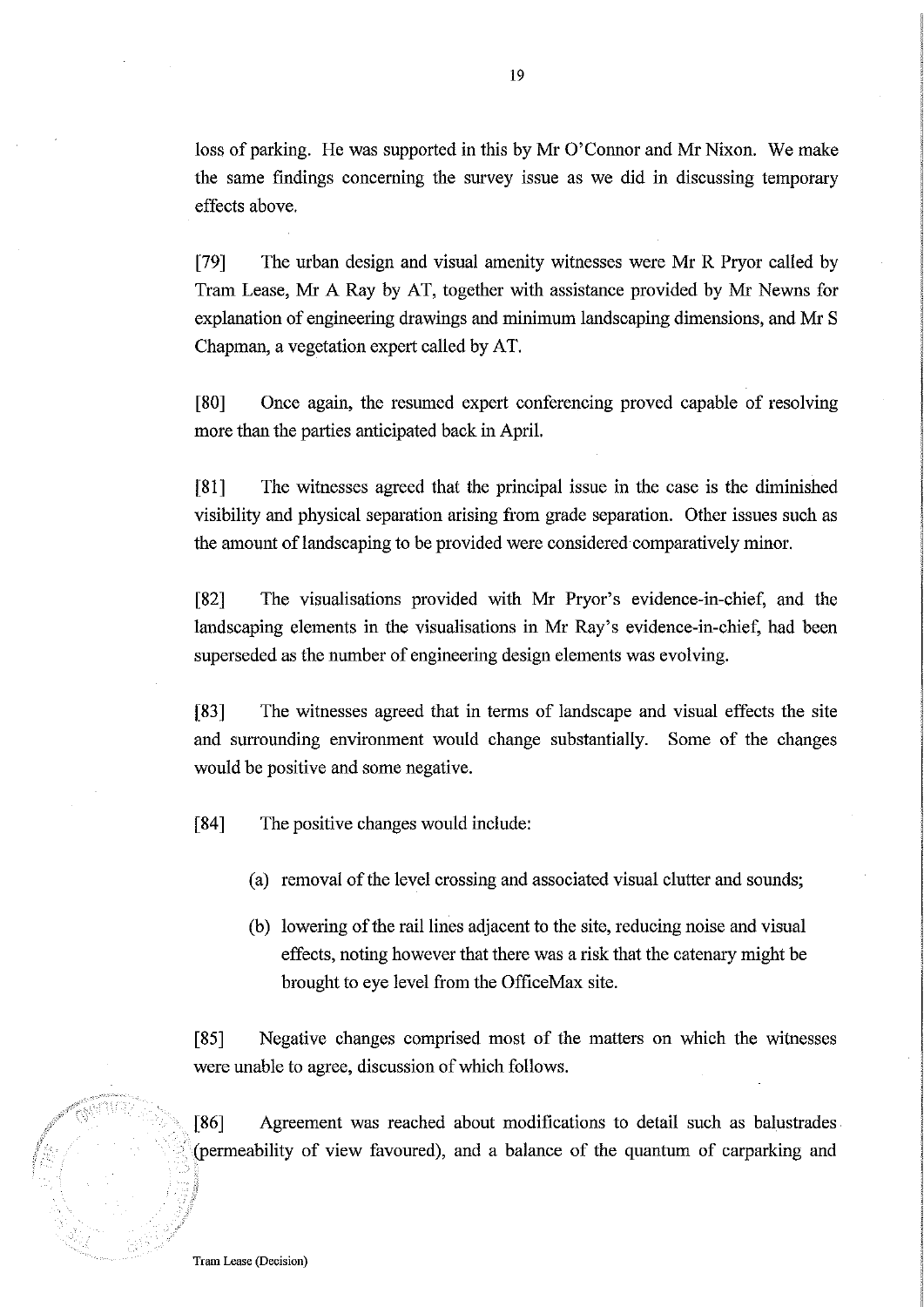landscaping to be provided. The witnesses agreed that while landscaping would enhance on-site amenity, it was not critical to the functioning of the site.

[87] It was also noted that a 1m wide landscaping strip shown in earlier drawings, could be reduced to O.Sm and offer visual mitigation through planting.

[88] The witnesses agreed that the project has "CPTED" implications (crime prevention. through environmental design), which could be addressed through the detailing of permeable balustrades, maximising the width of footpath, orientation of steps parallel to the overbridge, good level of lighting, and selecting materials for ramp and footpath to enhance visual amenity. The witnesses agreed that the draft conditions of consent were heading in the right direction.

[89] Where this group of witnesses was unable to reach agreement, was as to the degree of visual impact anticipated. Mr Ray believed that the design proposals would result in an environment not uncommon in the city fringe area, and believed that the site would still be capable of functioning for activities enabled by the District Plan. Mr Pryor considered that the reduced visibility and physical separation of the site created as a result of grade separation would have an adverse effect on the site's visual amenity. There is some force in both views, but we find Mr Ray's opinion about the locality more powerful, and Mr Pryor's concerns capable of being significantly addressed through mitigation.

[90] We consider that there is nothing in Mr Pryor's complaint that the electric rail catenary might come into view when the overall infrastructure is lowered. Indeed we consider that there would be an improvement in outlook to the north from the site overall, and that the presence of a wire running horizontally through the view would be a minor adverse effect at worst.

[91] There is no doubt that visibility of the site and existing development on it from Normanby Road and wider surrounds will change significantly. The lower part of the building occupied by OfficeMax will be obscured below the raised Normanby Road feature. There was concern on the part of Tram Lease and CJM witnesses that this lessened visibility could result in a downturn in business on the site, but as pointed out to them by the Court during the hearing, signs could be placed on the top of the building (albeit requiring permission under bylaws - as to which we encourage Auckland Council to consider such an approach favourably); and the current relatively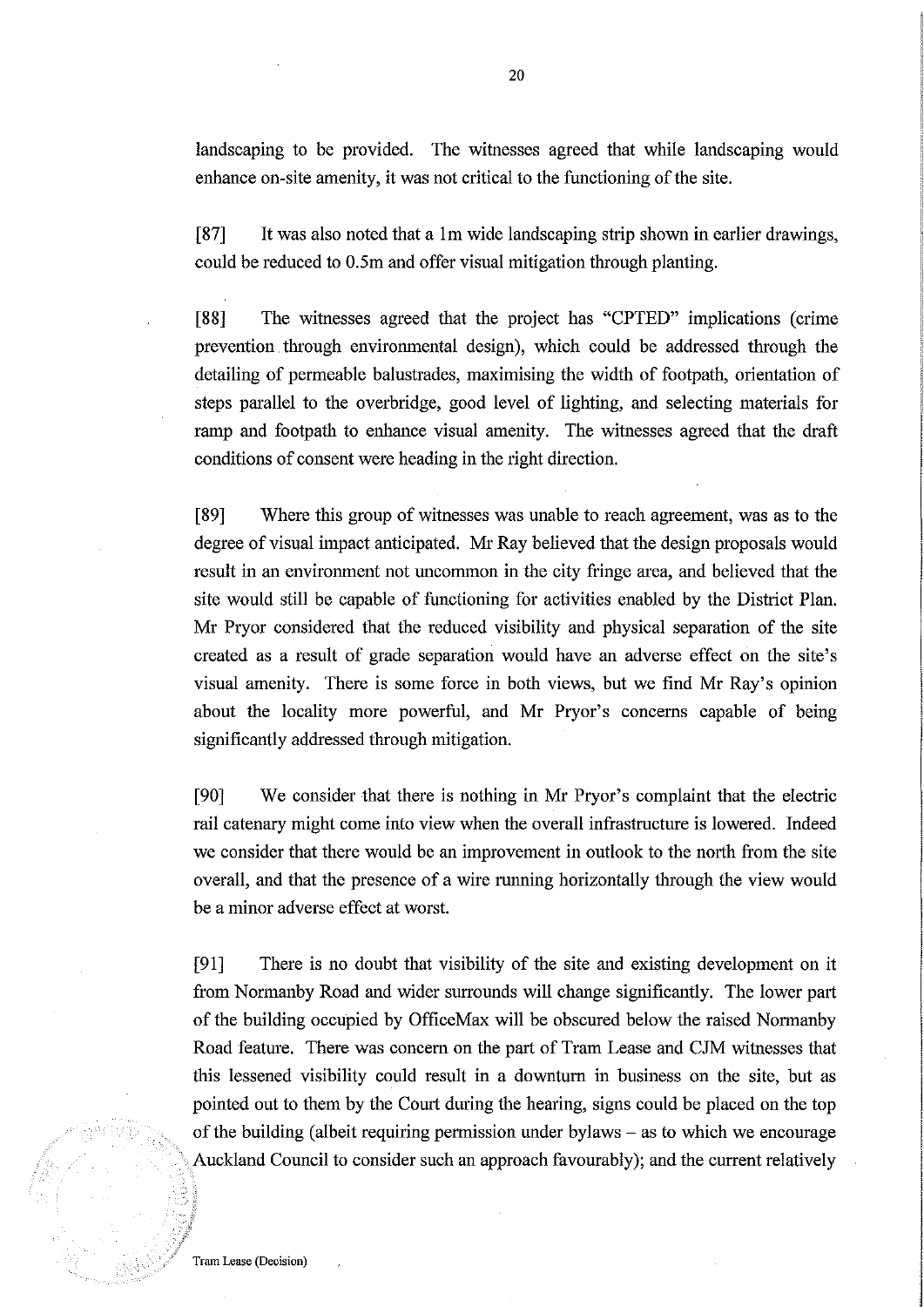low level of development on the site might not necessarily pertain indefinitely in any event.

[92] We agree with submissions by Mr Beatson that mitigation activity could be further addressed through operation of conditions of consent, including the Social Impact and Business Disruption Delivery Work Plan. Also, that loss of value arising from the change in road level (as with any decrease in carparking spaces) could be the subject of claim under Part 5 PWA. The negative sentiments expressed by valuation and real estate witnesses called by Tram Lease and CJM Investments, not tested by cross-examination, were in our view unduly pessimistic and speculative, and have not succeeded in persuading us that we should contemplate cancelling the requirement for designation. We consider that market forces will be many and varied, will change constantly over time, and should have very little influence on the outcome of the present proceedings other than through imposition of appropriate conditions of consent.

# **Difficulties with the planning evidence called by appellant and** s274 **party**

[93] We had significant concerns about the evidence of Mr Foster, not just because it covered a great many more issues than it was ultimately necessary to consider (for reasons already discussed), but also because of the way it had been constructed, unsupported by much reasoning, and the use of pejorative and unprofessional expressions about other people and other evidence.

[94] Mr Foster recorded that he is a planning and resource management consultant with over 30 years experience, the last 20 of which have included extensive involvement in large commercial development planning and major infrastructure projects.

[95] Our first concern about Mr Foster's evidence, including his answers to questions in Court, was his tendency to over-confident assertions of opinion backed by little in the way of professional analysis of fact, planning instruments, or expert evidence, but instead amounting to an invitation to us to trust his judgment, something he appeared proud of. The point can be illustrated by an early answer from him to cross-examination by Mr Beatson as follows:

... 1 was looking for a mechanism that actually would allow the concerns of both Tram and CJM as to the effects of the designation on their leasing abilities and so on in the interim period. Now I've always approached major infrastructure projects and I've led many of them, on the basis of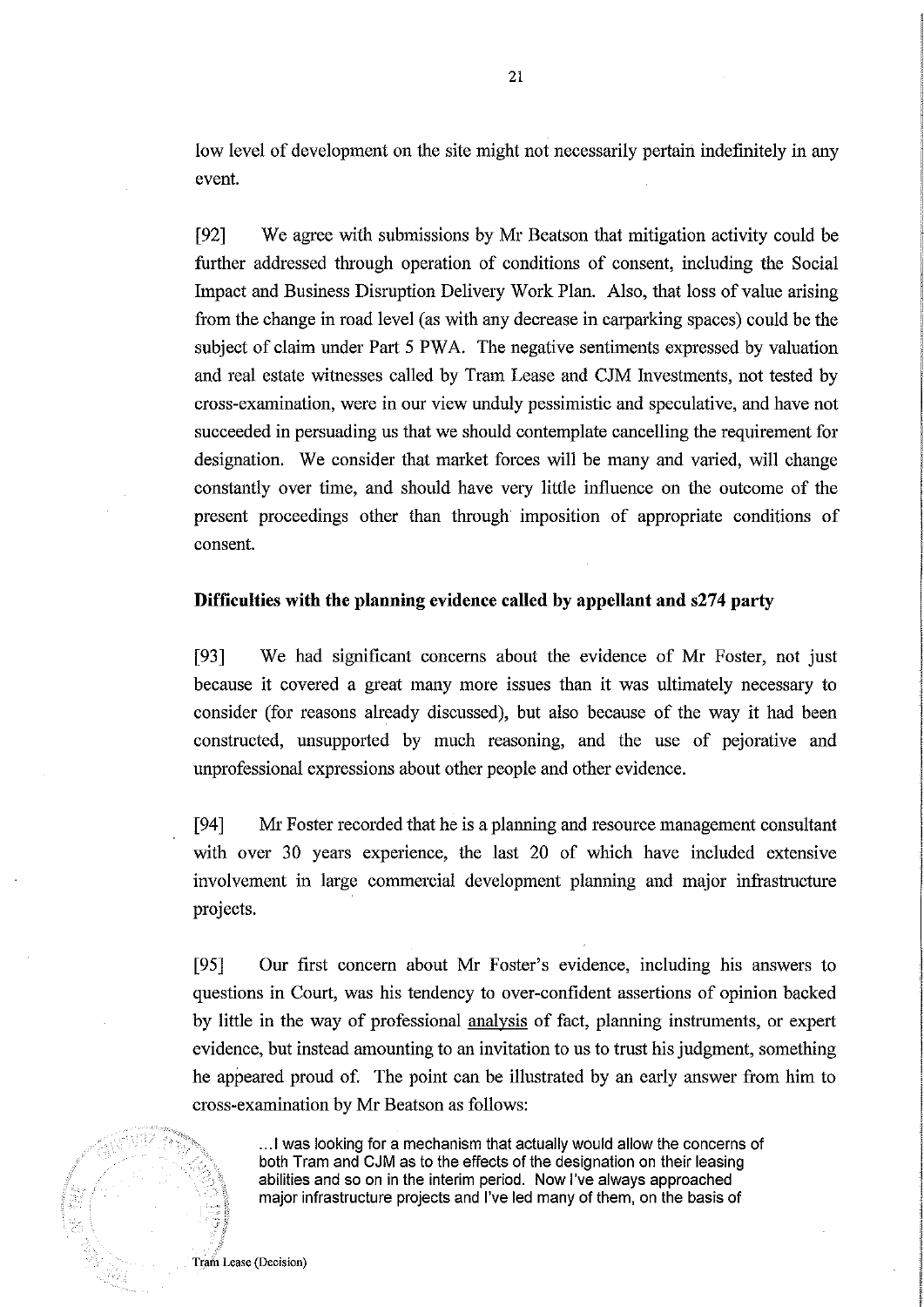attempting to as far as possible mitigate any adverse effects whether they be real or perceived and what I'm outlining to the Court in my view is a pragmatic way of addressing the kind of issues that are being raised. Well now it may be off the wall, unusual, but, hello, I have a bit of a reputation for that.

[96] The flavour of his significant confidence in his track record in infrastructural projects unfortunately manifested itself in the tone he employed throughout his evidence, particularly his rebuttal evidence.

[97] With that flavour came a related concern for us, that much of the evidence amounted to advocacy, contrary to the expectations of the Court in its December 2014 Practice Note guiding the work of expert witnesses.

[98] These approaches led him to offer such statements as:<sup>14</sup>

... AT fails to recognise or acknowledge such effects. The reality is that an experienced infrastructure provider would realise that such effects are sufficiently significant to warrant a pragmatic approach that involves "buy the property, do the work, and then on-sell it."

[99] Further observations, immediately following the last, included that, in his opinion, the temporary and long-term measures proposed by AT were "unworkable, unrealistic and impractical", followed by an observation that the *"whole thrust of the AT case* is *founded on the assumption that land will allegedly be made available by KiwiRail to mitigate the adverse effects of the project* [no such arrangement having been made]."

[100] Much of the rest of the evidence-in-chief followed the pattern of starting with a strong negative advocated position, supported by little more reasoning than that we should accept his word because of his considerable experience with major infrastructure projects over the last 20 years.

[101] Yet another concern was that in his evidence, Mr Foster would repeat the expert evidence of other witnesses called by his clients, supply the assertion about his experience, then offer a conclusion that somewhat resembled an assessment of the sort that should be left to the decision maker, in this case the Court. This occurred particularly in his rebuttal evidence.

 $^{14}$  Mr Foster, evidence-in-chief, paragraph [3.2]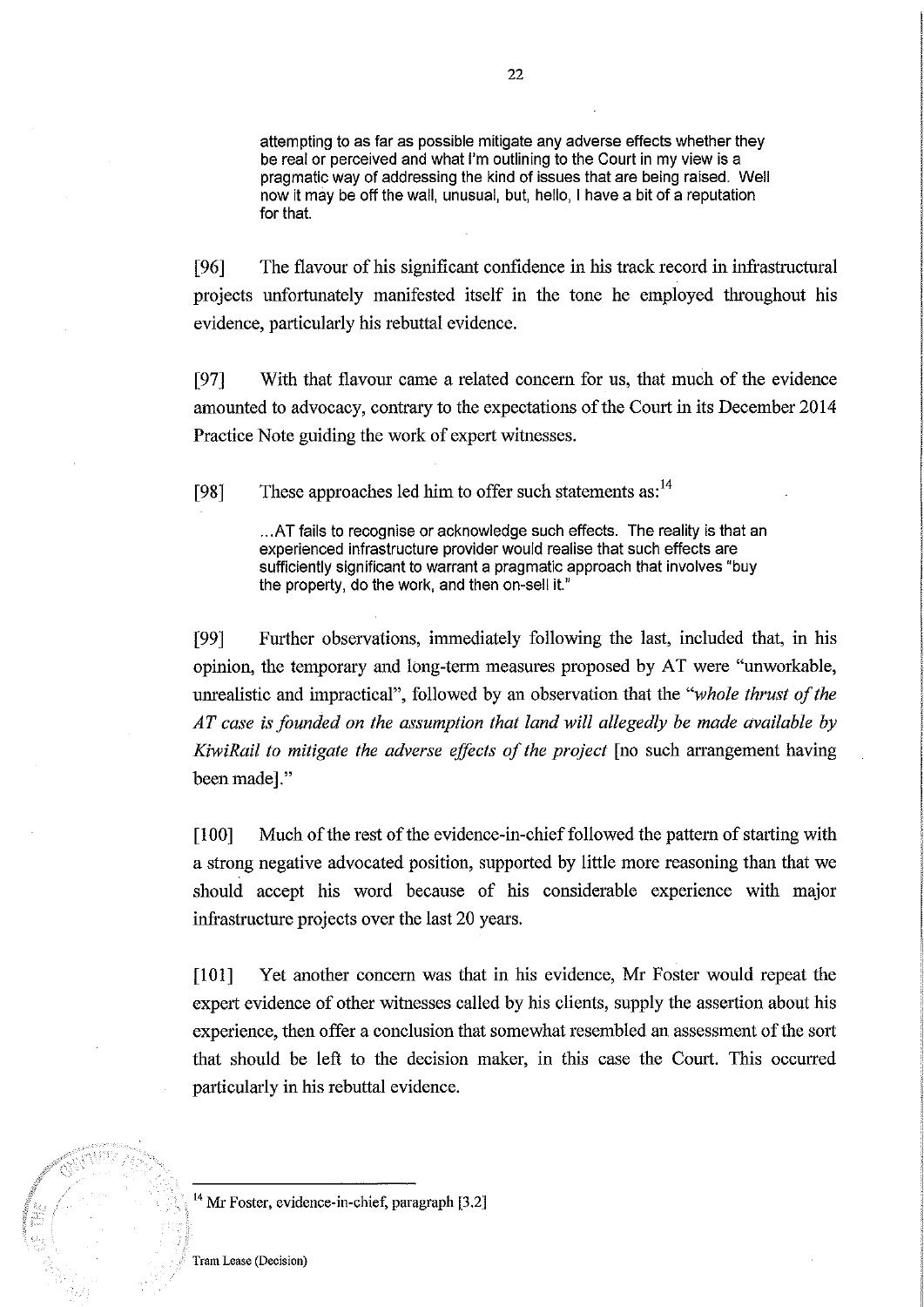**[102]** Members of the Court were sufficiently concerned about all of these aspects ofMr Foster's evidence that the Judge questioned him to enquire whether he waoted to stand by them, resile from them, or express them in different terms. With one exception (where he accepted from the Judge that he could have expressed his criticism of AT as "arrogant" better, by saying that they had proved more difficult to deal with than a certain national infrastructure authority), he refused to resile from his positions.

[103] In addition, the Judge gave Mr Foster the opportunity to explain why he and others brought the facilitated expert conferencing to a premature end, and he acknowledged that with hindsight that decision was *"probably unfortunate."* 

[104] We took the rare approach of asking the witness to recite from memory the requirements of the Court's Practice Note for the work of expert witnesses, and after some hesitation, and some prompting from the Court, he accepted the need for truthfulness, independence, objectivity, impartiality, and respect for other experts even if fundamental disagreements existed between their positions.

**[105]** The Court took Mr Foster through the passages of evidence in his two statements that were of concern to it. Mr Foster proved resolute in defence of them, considered that they represented an appropriate expert witness approach, and returned to the theme that he considered that AT had been difficult to negotiate with (we inferred as some sort of justification for the strength of his own responses and statements). Regrettably, all that was finally forthcoming was a heavily qualified and mis-directed apology:

All I can say is that if I have offended the Court then I apologise. That was not my intention. I have appeared before the Court on a considerable number of occasions and never before had the kind of questions that Your Honour has directed to me been directed at me and that's why I say that I  $did$  not  $-$  that I, sorry not I did not  $-1$  gave very, very serious consideration as to how I should frame my evidence.

[106] We are bound to record that whether or not the Court is "offended" is not the issue. The issue is the requirement of the Court's practice note calling for professionalism.

[107] After the Court had questioned Mr Foster, Mr Daya-Winterbottom reexamined on these matters. Even then, Mr Foster took no opportunity to resile from his positions. It needs however to be said that counsel shares responsibility for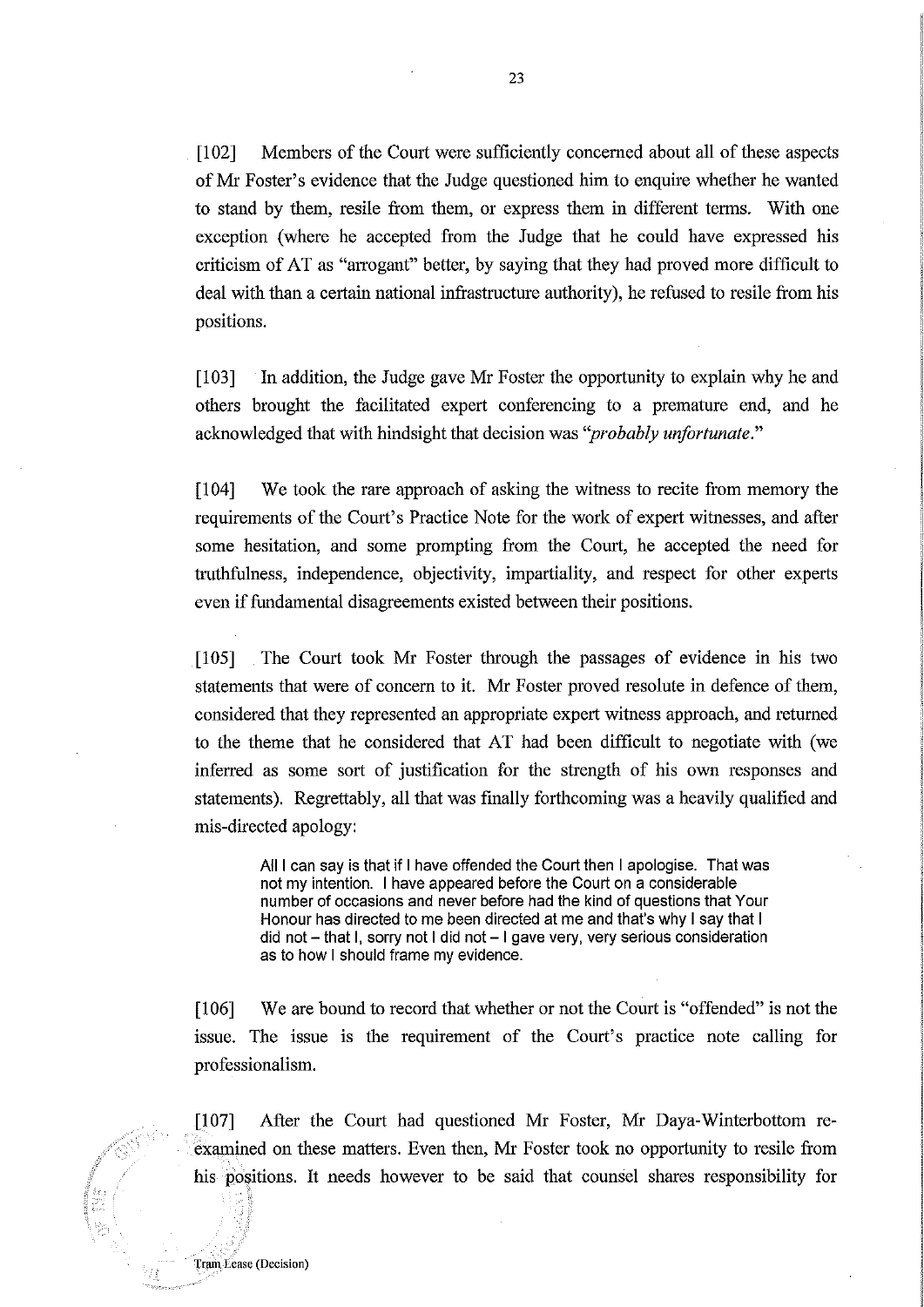ensuring professionalism of perfonnance by a witness, from the earliest stages of the life of a case.

[108] As a consequence of the belated outcomes of the facilitated conferences and counsels' ability to produce a considerably narrowed statement of unresolved issues, much of Mr Foster's evidence was not needed. If the other elements had remained in contention however, we would have struggled to assign much of it any real weight. (Mr Daya-Winterbottom offered us detailed submissions on the last day of the hearing, from which it was apparent from decided authorities that such problems usually go to weight rather than admissibility. Having said that, our attention was subsequently drawn to a recent decision of the Privy Council **Pora v R**, <sup>15</sup> a criminal appeal, where an expert witness was held to have purported to supplant the Court's role as the ultimate decision maker on matters that were central to the outcome of the case. The transgression having been significant, his evidence was held to be inadmissible. For the reasons given at the start of this paragraph we have not needed to make a detennination as between admissibility and weight on this occasion).

# **Decision**

[109] It will be apparent from the findings that we have been made in earlier parts of this Decision, that we will not be cancelling the Requirement for Designation, but instead have the intention of confirming it. This will need to be on appropriately framed conditions of consent, as to which we provide guidance to the parties in the following paragraphs.

[110] Our intention is that the parties should work further on the draft conditions of consent, and refer them back to the Court. We comment that the Court has already been asked to consider draft consent orders in relation to four of the six Notices of Requirement for the CRL project, and a fifth is due shortly.

[111] In that context, AT and Auckland Council are to conduct an additional exercise of ensuring consistency where necessary, of conditions proposed to attach to all six Designations. The Court will then consider the draft conditions of consent in the present case along with the others, and no doubt issue consent orders in the others, and will a final decision in the present one.

[112] Costs are reserved.

15[2015] NZPC 1: [2015] UKPC 15 (3 March 2015)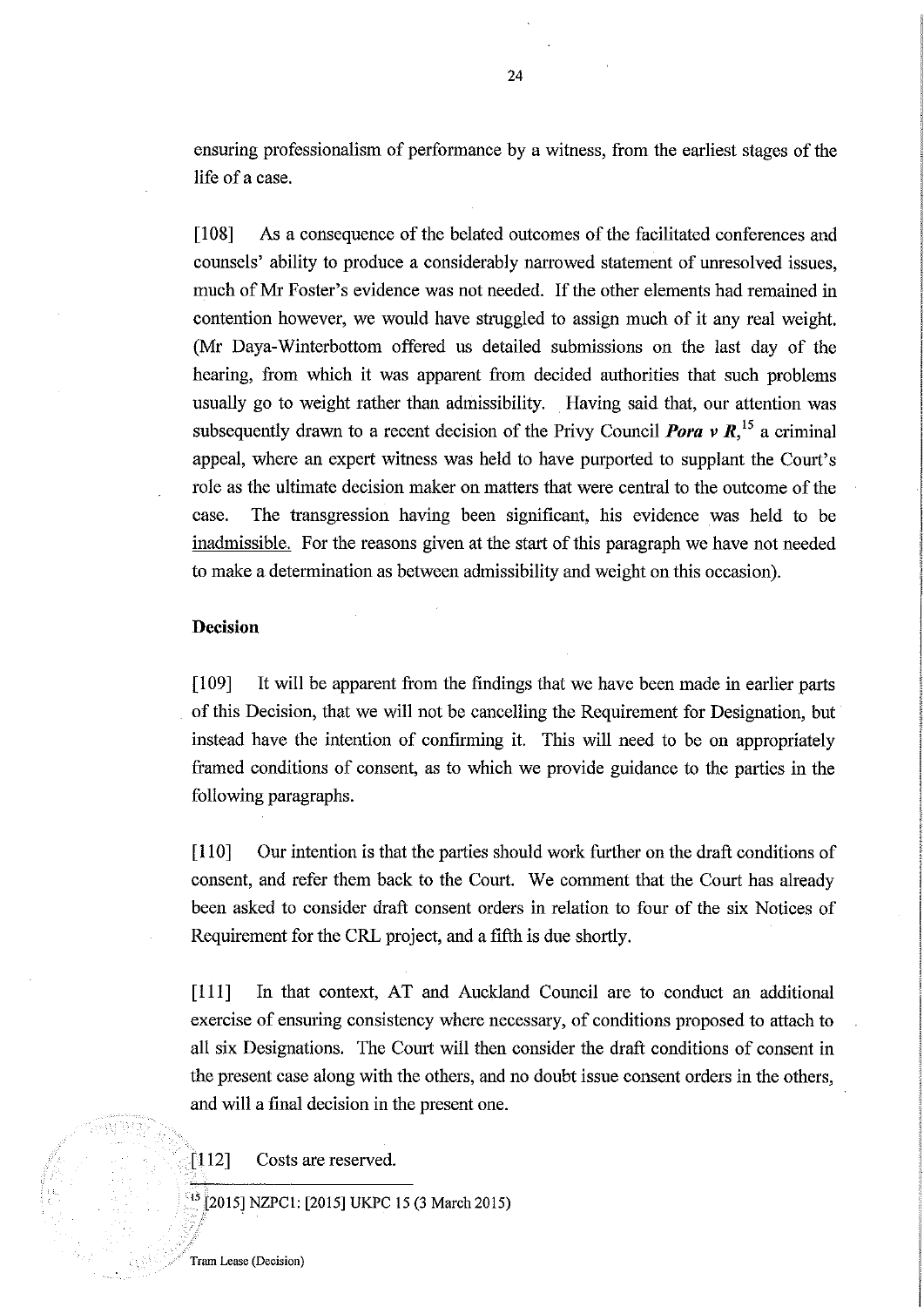# **Guidance on draft conditions of consent**

[113] The following are the matters the Court requires the parties to attend to concerning the conditions for the designation:

- A. Add a new  $1.1(g)$  to include information provided at the Environment Court hearing;
- B. Amend condition 1.2(b) to add in a reference to the Environment Court hearing;
- C. Amend condition 2.1 so that the lapse period is ten years;
- D. Minor clarification proposed by AT to condition 30.1(c);
- E. Revised condition 30.1(i) recommended by Ms Linzey in her rebuttal evidence paragraph [10] conceruing pedestrian and two-way vehicle access being maintained at all times to 32 Normanby Road. (Note that we approve the changes to (iii));
- F. New and revised aspects of conditions  $30.1(i)$  and (k) based on proposal by counsel for AT in legal submissions on 29 June 2015 in relation to KiwiRail land, incorporating tracked changes proposed by the plauners at expert conferencing on 29 June, and further changes recommended by Ms Linzey in her rebuttal evidence paragraph  $[10]$ . Note that in  $(i)$  references should be to 34 carparking spaces in two places, revision 5.0 of Plan 0058, and a reference to District Plan design standards should be added into (i). Sub-clause (v) to read:

Provision for landscape planting both on the site and on KiwiRail land in the areas shown on DRG 0058 Rev 5.0, in accordance with condition  $47.2(c)(x)$  where appropriate; indicative widths of landscaping to 1m for the section shown alongside the railway and 0.5m for the section on the southern side of the ramp.

In  $30.1$ (k), reference in the first line to be to sub-condition (i), and reference added to the requiring authority in the second line, and a reference to the access rmnp no longer being required by the landowner in the third line. In the sixth line, a timeframe to be referred to.

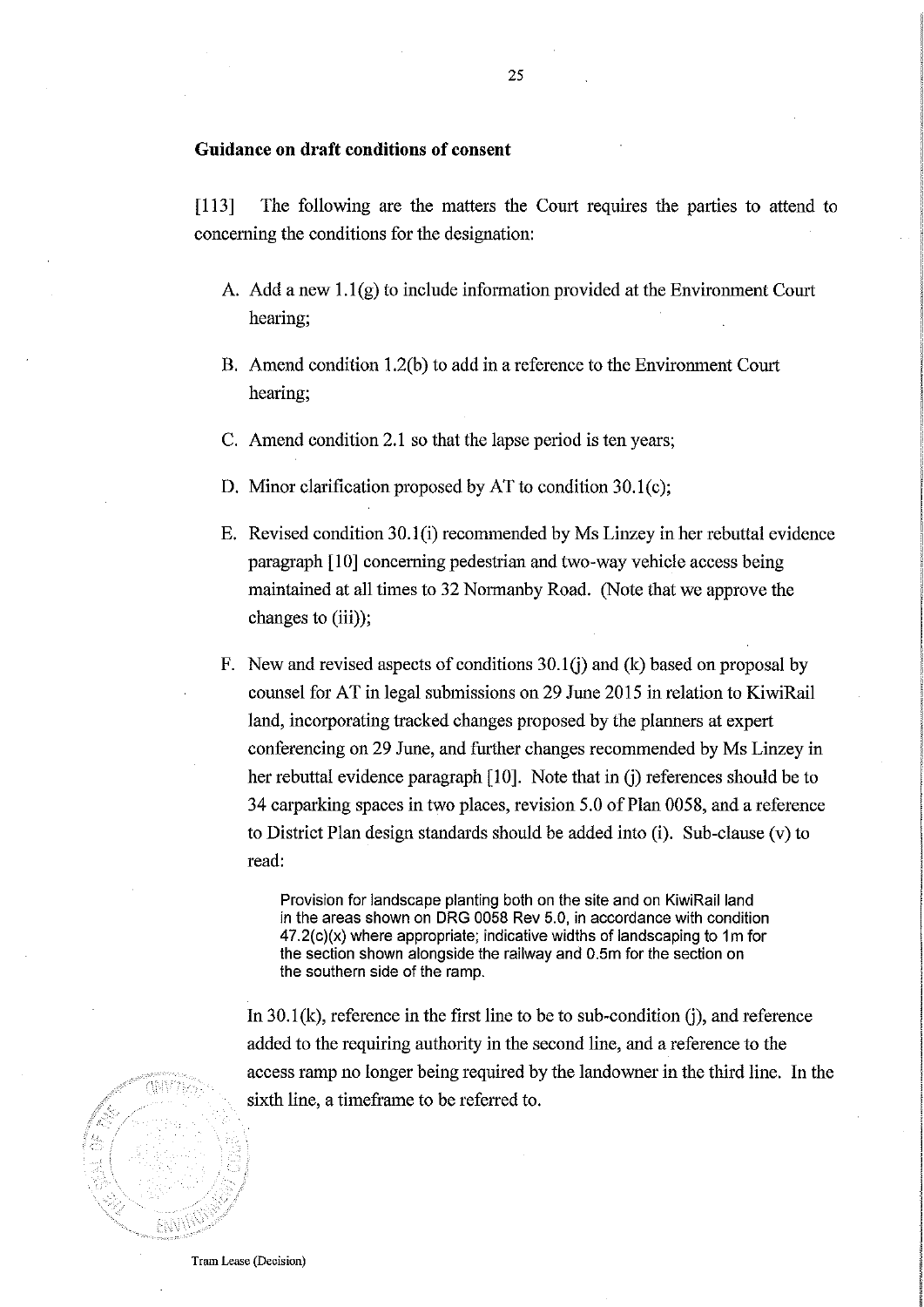The trigger point for the condition precedent is to be "construction of grade separation works at Normanby Road... not commencing until KiwiRail land is available..."

- G. Condition 47.2(b)(ix) to be as recommended by the planners in their expert conference report dated 29 June, with sub-clause (d) to add in reference to ARCOP guidance for pathways in high risk, high brightness areas;
- H. New condition  $47.2(c)(x)$  as recommended by Ms Linzey in the tracked change version and further modified in her rebuttal evidence paragraph [7], concerning landscaping on private property, to take account of comments made by Mr Foster and Mr Scrafton;
- I. Revised condition 48.1, which was the subject of the joint witness statement by the visual witnesses, remove the last sentence from Ms Linzey's version as recommended also by the planners;
- J. Condition 55.1A to remain as in the Commissioner's version, with Ms Linzey's tracked changes not to apply - see Ms Linzey rebuttal evidence paragraph [5];
- K. Condition  $55.3(c)$  Ms Linzey's recommended addition to address a concern raised by Mr Scrafton in his EIC paragraph 36, appears appropriate;
- L. Provide a condition about a permeable balustrade being required not just for CPTED purposes, but also to provide views into the site to address Tram Lease's concerns;
- M. An appropriate condition is to be prepared allowing for AT to consult with sub-lessees in the presence of landowner and head lessee, concerning mitigation and to lessen anxieties;
- N. Mr Scrafton in his rebuttal evidence paragraph [50] suggests that the visualisation as prepared by Mr Ray be added to the list of drawings in new condition 1.1; however we doubt the wisdom of that pending detailed design;
- O. The footprint of the area of the designation should either be extended to include the additional sliver of KiwiRail land, and to accommodate the steps down from Normanby Road; or provision made for KiwiRail to utilise its designation to authorise necessary the works;